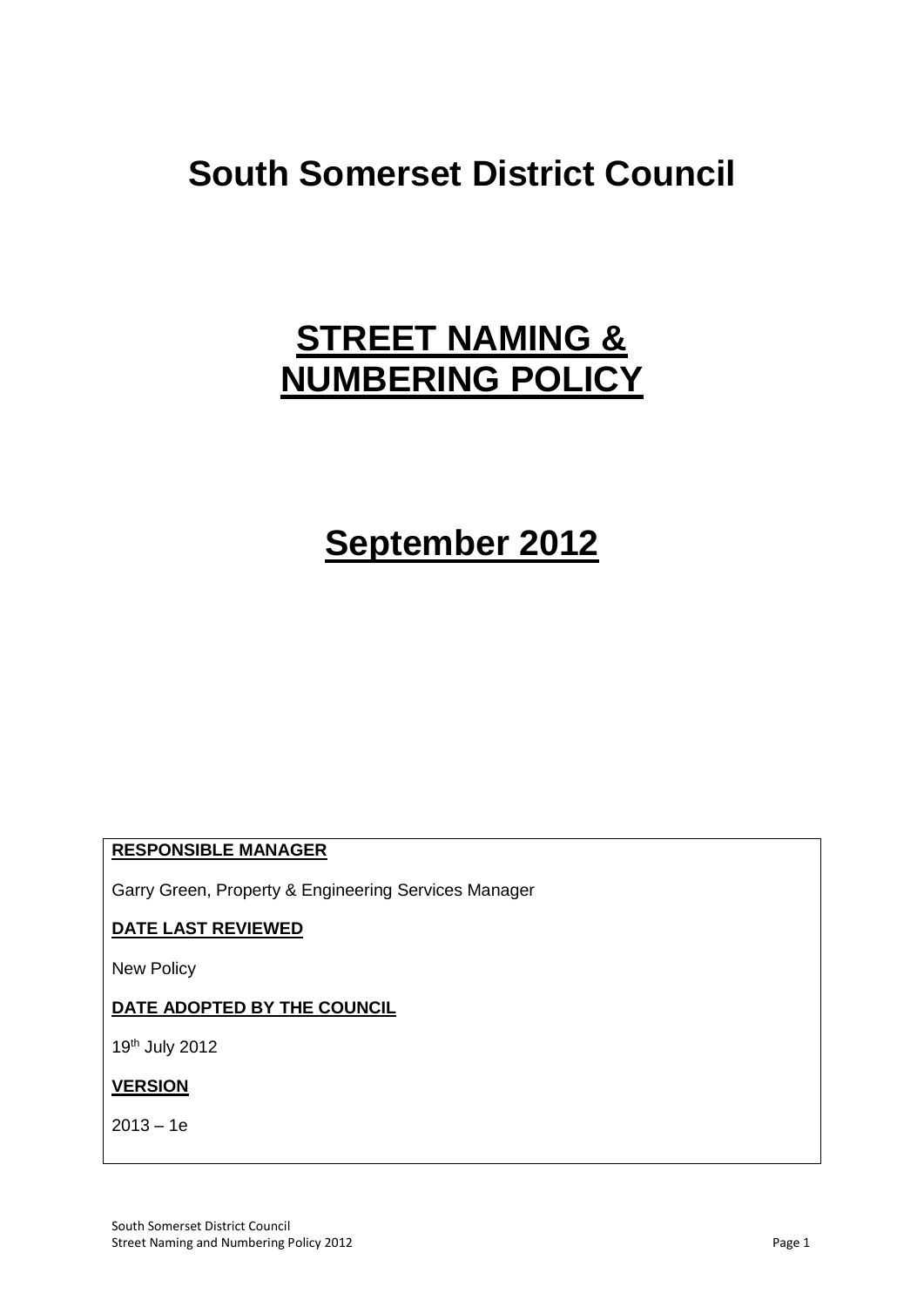## **Contents**

- **1. Introduction**
- **2. Royal Mail**
- **3. Legal Framework**
- **4. Street Naming and Numbering Charges**
- **5. National Land and Property Gazetteer**
- **6. Street Naming & Numbering (SN&N) Procedure**
	- **6.1 General**
	- **6.2 Street Naming**
	- **6.3 Street Numbering**
	- **6.4 Property Naming and Renaming**
- **7. Street Nameplates**
- **8. Performance Criteria**
- **9. Equality Impact Assessment**
- **10. Policy Review**
- **11. Contact Details**

### **Appendices**

- **A: Legislation**
- **B: Internal / External Notifications (Relevant Authority List)**
- **C: Street Naming and Numbering Charges**
- **D: Street Naming Conventions**
- **E: Numbering Conventions**
- **F: Property Naming Conventions**
- **G: Street Nameplate Specification, Installation and Location**
- **H: Renaming and/or Renumbering of Streets**
- **I: FAQs**
- **J: New Development Plan Requirements**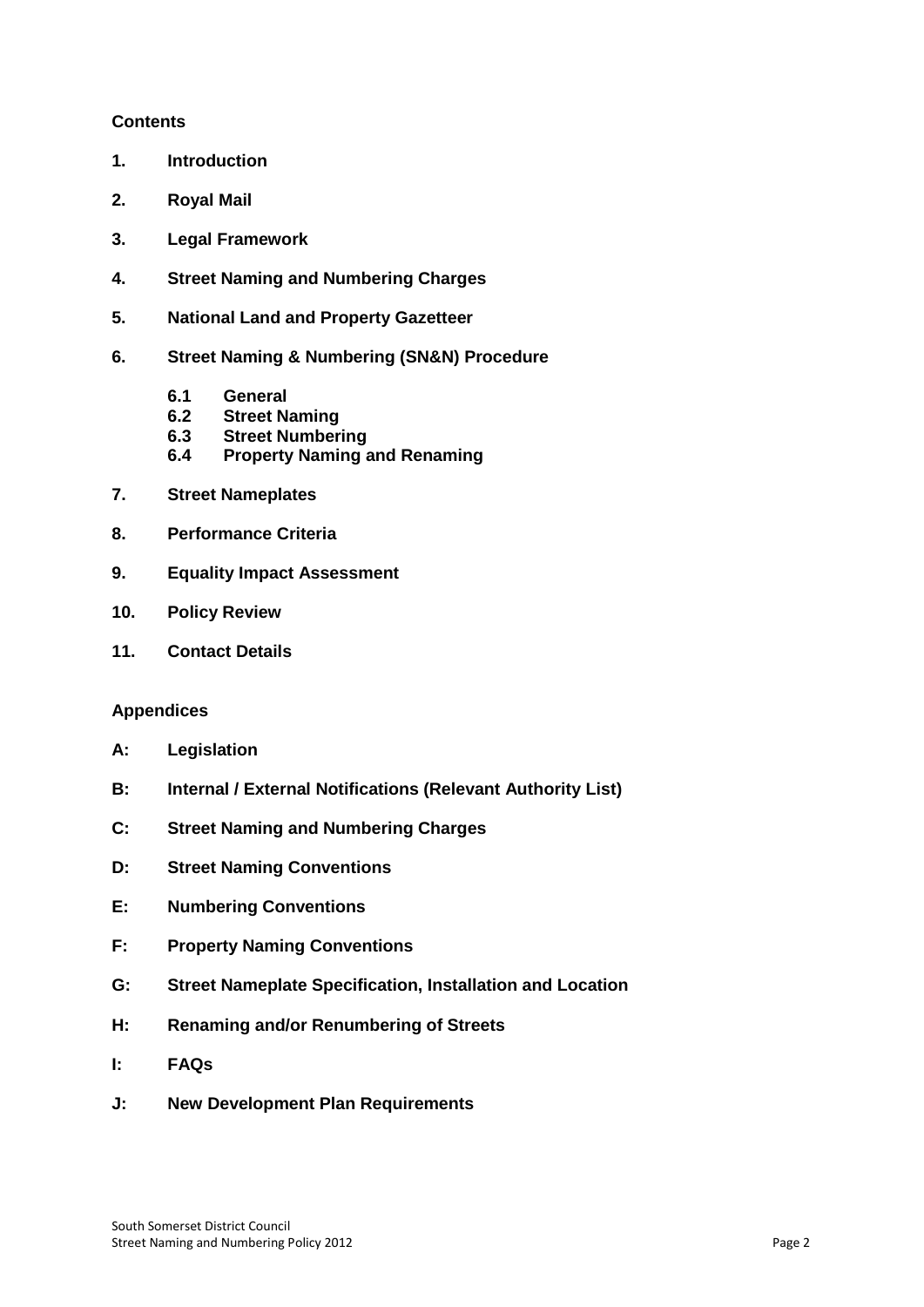## **1. Introduction**

- 1.1 South Somerset District Council (the Council) is the street naming and numbering authority for the South Somerset area with the principle responsibility of ensuring that streets are named and properties are numbered or named. Maintaining a comprehensive and high standard for naming of streets and numbering or naming properties is important as it allows :-
	- Emergency services to find a property quickly (delays can cost lives and money)
	- Mail to be delivered efficiently
	- Visitors to find where they want to go
	- Reliable delivery of services and products
	- Records of service providers to be kept in an effective manner

The Street Naming & Numbering (SN&N) service to date has been operating on a variety of good practice developed over the years and this policy seeks to formally bring together this good practice and the legal framework within which the service operates.

The policy provides a framework for the Council to operate its street naming and numbering function effectively and efficiently for the benefit of South Somerset residents, businesses and visitors. It will also act as a guide to developers when considering new names for streets and give assistance to parish and town councils when carrying out the consultation process with regard to street names.

1.2 Within the Policy are guidelines derived from national good practice concerning acceptable names for streets and properties. New street names need to be acceptable to the Council primarily to avoid duplication or confusion arising from use of similar names in the same locality and is particularly important in an emergency situation. For street naming conventions see Appendix D. The Council values local input and, whilst not a requirement, has chosen to consult with the appropriate parish or town council.

## **2. Royal Mail**

- 2.1 The Postcode Address File (PAF) is maintained under Licence by Royal Mail under Section 116 of the Postal Services Act 2000. As such they allocate postcodes when requested by the Council. Once the Council has carried out it's process as detailed in this policy Royal Mail is obliged to alter the address or enter the new address onto the PAF.
- 2.2 Royal Mail does not publish on its website addresses of properties that are not completed and/or occupied. This means that in certain cases, addresses that have been notified by the Council may not, for a while, be visible to anyone using the Royal Mail website. This may also mean that other organisations using the PAF will also not be able to confirm addresses. In practice Royal Mail on notification from the Council of a new property will hold this address on a 'Not Yet Built' part of the PAF and they do this to avoid problems with undelivered mail. In this instance if the new occupier is experiencing difficulties then they should contact Royal Mail as indicated in Appendix I for activation of the address.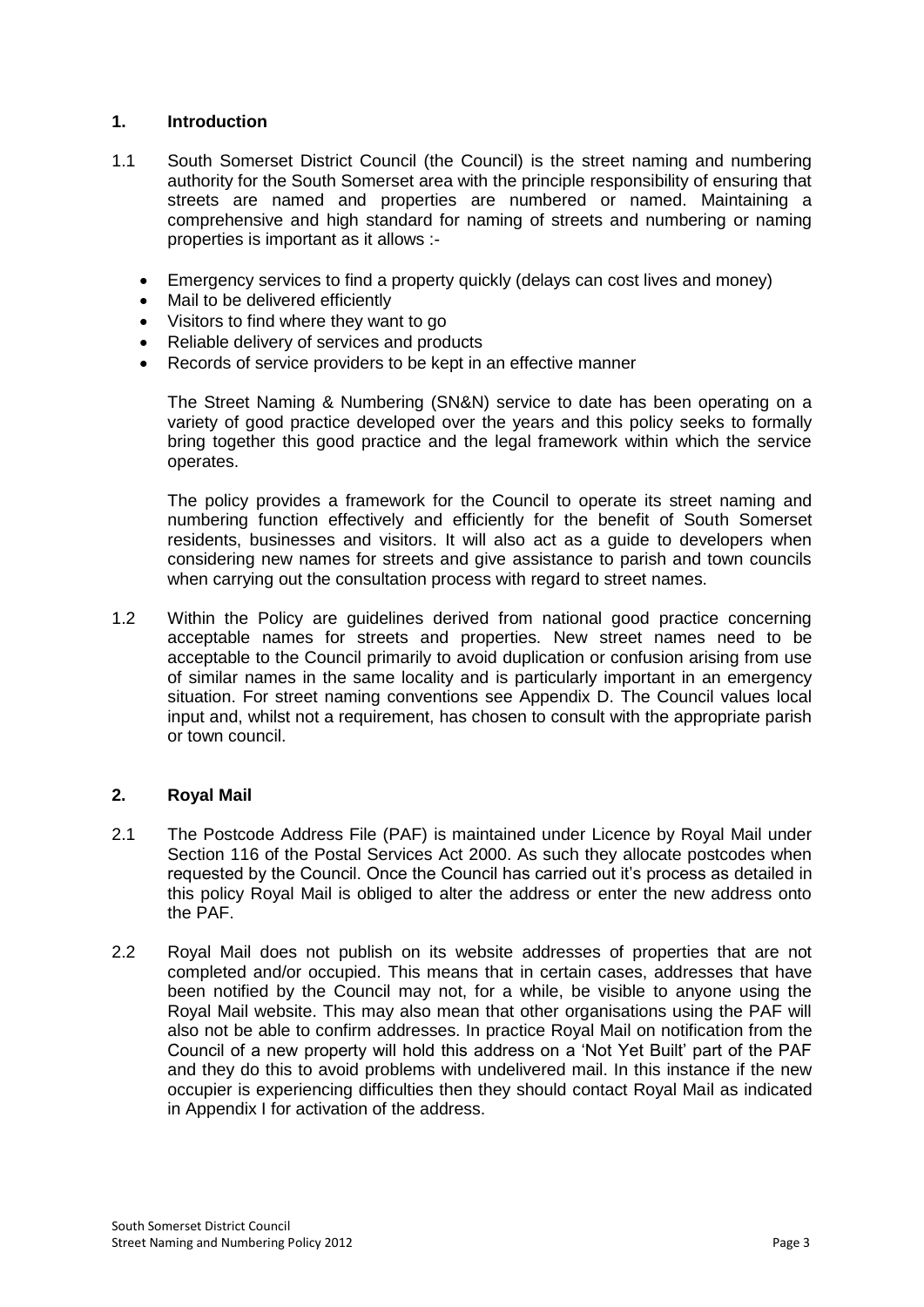2.3 A postal address with postcode is a sorting and routing instruction to postal staff, to enable mail to reach its destination. Therefore it will inevitably throw up anomalies when using Satellite Navigation equipment in a vehicle.

# **3. Legal Framework**

3.1 The relevant legislation relating to street naming and numbering is:-

Towns Improvement Clauses Act 1847 - Sections 64 & 65 Public Health Act 1925 - Sections 17 to 19 Local Government Act 1972 - Schedule 14 - Part II - paragraphs 23 to 25 of Local Government Act 2003 - Section 93 Postal Services Act 2000 – Section 116

3.2 South Somerset District Council as the Street Naming and Numbering Authority in the South Somerset area has adopted the Public Health Act 1925 - Sections 17 to 19 for the naming of streets and Section 65 of the Towns Improvement Clauses Act 1847 for numbering of houses and buildings.

# **4. Street Naming and Numbering Charges**

4.1 The power to charge falls under Section 93 of the Local Government Act 2003.

The Council does not charge for the naming of new streets but does charge for the numbering or naming of properties including amendments to existing addresses.

- 4.2 The charges cover:-
	- Consultation and liaising with external organisations such as Royal Mail.
	- The process of naming or numbering of new properties (including conversions & alias).
	- Alterations in either name or numbers to new developments after initial naming and numbering has been undertaken.
	- Notifications to organisations listed in Appendix B
	- Confirmation of addresses.
- 4.3 These charges are to be paid in advance. Changes made without contacting the Council will not be entered onto either NLPG or the PAF and therefore may not be registered with services and organisations listed in Appendix B.
- 4.4 The Scale of Charges for Street Naming and Numbering can be found in Appendix C.
- 4.5 Fees and charges applicable for the street naming and numbering service/s will be annually reviewed during the Council's budget setting process and publicised through the Council's agreed communication channels including the website.

### **5. The National Land and Property Gazetteer (NLPG) and the Local Land and Property Gazeteer (LLPG)**

5.1 The National Land and Property Gazeteer (NLPG) is a national (England and Wales) database that provides for the unique identification of land and property. The NLPG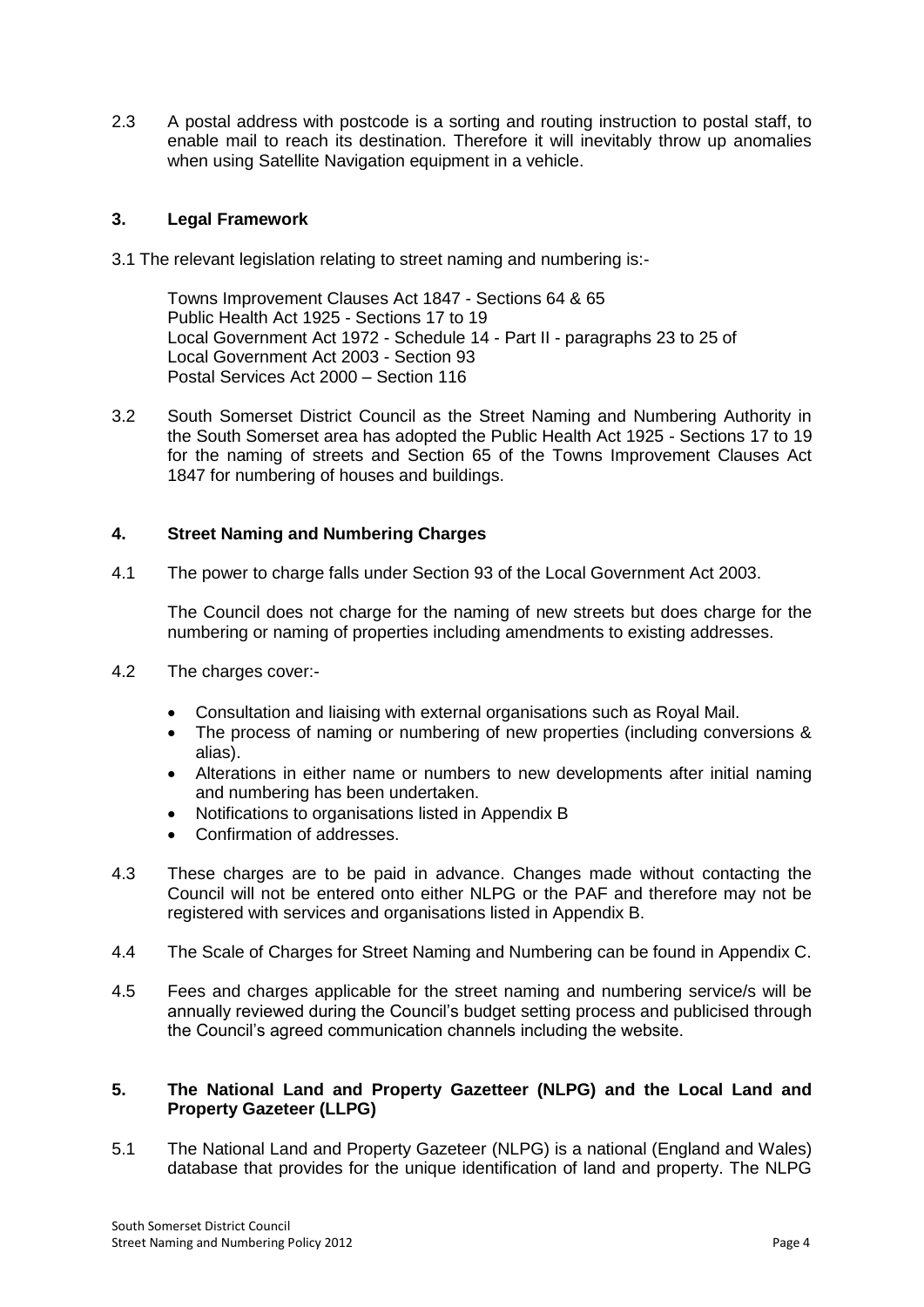is owned and licensed by the Local Government Information House (LGIH) on behalf of local government. It is an implementation of the British Standard, BS 7666:2006 Parts 1 and 2. The NLPG allows organisations throughout local government and the NLPG user community to link their data to the same high quality source of references that define all types of land and property information and the history of changes that occur at those locations.

- 5.2 The NLPG is the definitive address list that provides unique identification of properties and contains more than 30 million residential, business and non-mailing addresses and is now marketed commercially.
- 5.3 The NLPG is a comprehensive and continually updated database, created by those with local knowledge in each local authority, the body with legal responsibility for street naming and numbering of property. As local authorities are the originators of addressing information an address dataset, developed and maintained at source by users of the data, will inevitably have the highest level of accuracy and completeness.
- 5.4 The Council is committed to this initiative through its own Local Land and Property Gazetteer (LLPG) which, together with the other local authorities in England and Wales, makes up the NLPG. Street naming and numbering is the single most important source of address change intelligence for the Council's LLPG and therefore NLPG.

# **6. Street Naming & Numbering (SN&N) Procedure**

## **6.1 General**

- 6.1.1 In order to provide sufficient time for the process, as soon as full planning consent is obtained (for each phase as appropriate) the developer is advised to contact the SN&N officer of the Council to complete an application. In any event, this application should be made within 3 months prior to the estimated completion date.
- 6.1.2 The street naming and numbering process (or conversions) will not be started until full planning consent, as appropriate, has been obtained and building works have commenced to the satisfaction of the Council. For the avoidance of doubt this generally means the excavation of foundations or the serving of a Commencement Notice.
- 6.1.3 If a scheme is to be developed in phases, the naming and numbering scheme will be issued only for the phases commenced in accordance with this clause.
- 6.1.4 Where a naming and/or numbering scheme is issued, the Council will inform those bodies listed in Appendix B.

## **6.2 Street Naming**

- 6.2.1 The legal framework for naming new streets is set out in the legislation referred to in Section 3 of this policy and the Council has introduced procedures to provide a more modern and community led process, as set out below, for the benefits of all concerned.
- 6.2.2 Where a developer constructs new roads, they may provide road name suggestions to the Council, in accordance with the Naming Conventions contained in Appendix D.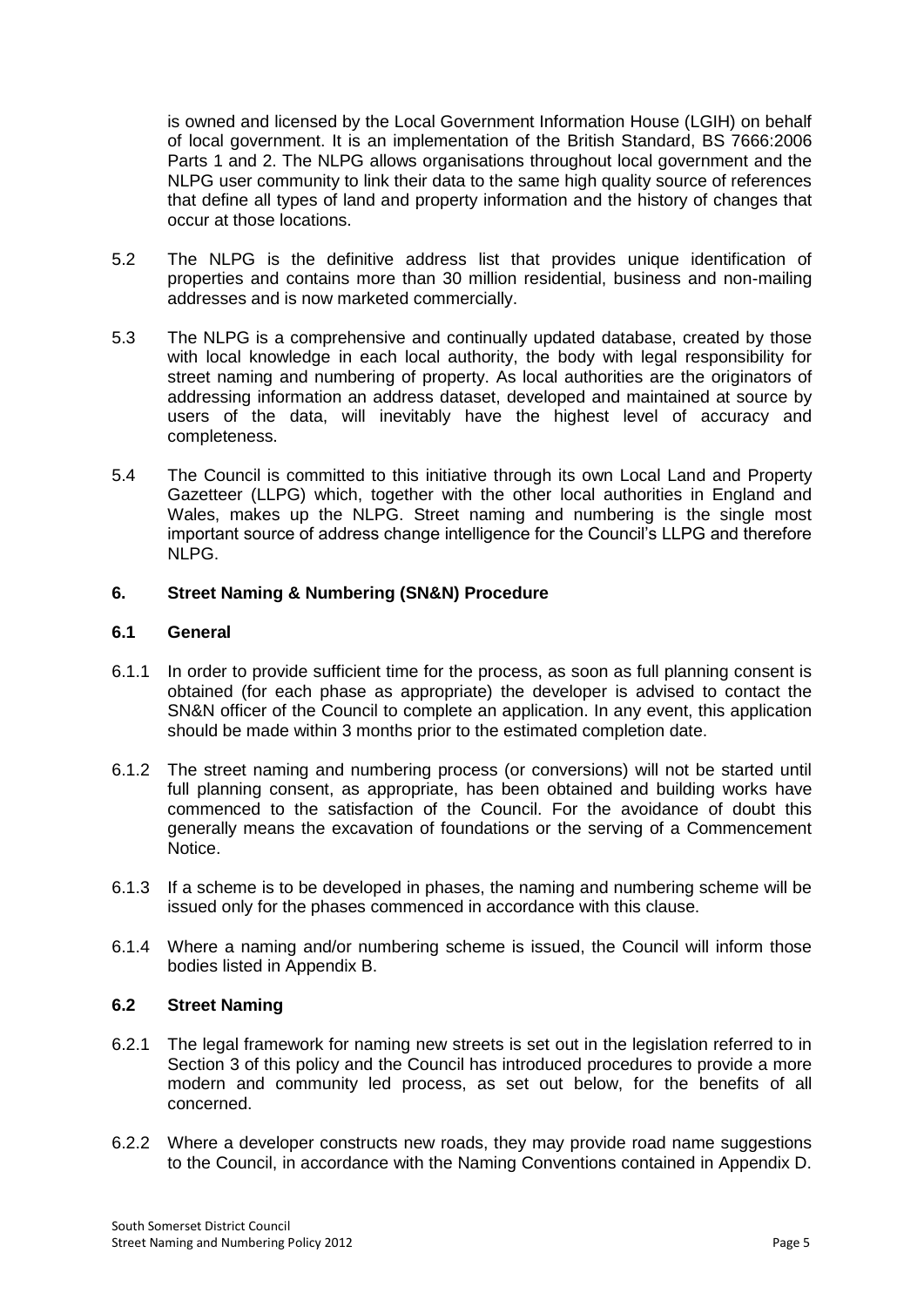If the new name(s) proposed conform with the conventions then the Council has 1 month to object to the proposals.

- 6.2.3 If the suggestion is found to fall outside of the naming conventions set out in Appendix D, then a written objection will be sent to the developer, informing them of the reasons, together with a request for a further suggestion.
- 6.2.4 The Council has also chosen to consult with the parish and town council as appropriate where the development is taking place and the names proposed by the developers will be sent to these bodies for comments. They will also be requested to suggest names should the developer not offer any proposals.
- 6.2.5 If neither the developer or the parish / town council proposes a name then the Council will allocate a name for the street.
- 6.2.6 Should the parish or town council propose a name that differs from the name suggested by the developer (and conforms with Appendix D) the Council will advise the developer and seek agreement or comments. If the developer objects then the Council will decide which name should be allocated and all parties will be informed of the decision. Under the legislation, the developer has a right of appeal.
- 6.2.7 The costs for the supply and erection of nameplates for new streets will be borne by the developer and they may choose to take up the option of the Council carrying out this service. The cost of this is set out in Appendix C. Maintenance of the nameplates will then be taken over by the Local Authority.

### **6.3 Street Numbering**

6.3.1 Numbering of the new streets will be carried out in accordance with the Numbering Conventions contained in Appendix E. Properties on new streets will be allocated numbers only.

#### **6.4 Property Naming and Renaming**

- 6.4.1 Where the properties on an existing street are already named (rather than numbered) any new properties will also be named. The developer may propose names in accordance with the property naming conventions contained in Appendix F.
- 6.4.2 Any proposals for renaming a property will also follow the conventions as contained in Appendix F.
- 6.4.3 A check will be made by the Council to ensure that there is no other property in the locality with the same or similar name. A replicated name on the same postcode is not allowed. Similar sounding names within an area should be avoided and will only be allowed at the discretion of the Council.
- 6.4.4 The owner (not the tenant) of a property may request the addition, amendment or removal of a name for their property. An application form should be completed and returned to the Council along with the appropriate fee.
- 6.4.5 The Council cannot formally add or amend a property name where the property is in the process of being purchased. However, on payment of the fee (non-refundable) we will carry out the process but only officially register the change/addition on notification of completion of purchase.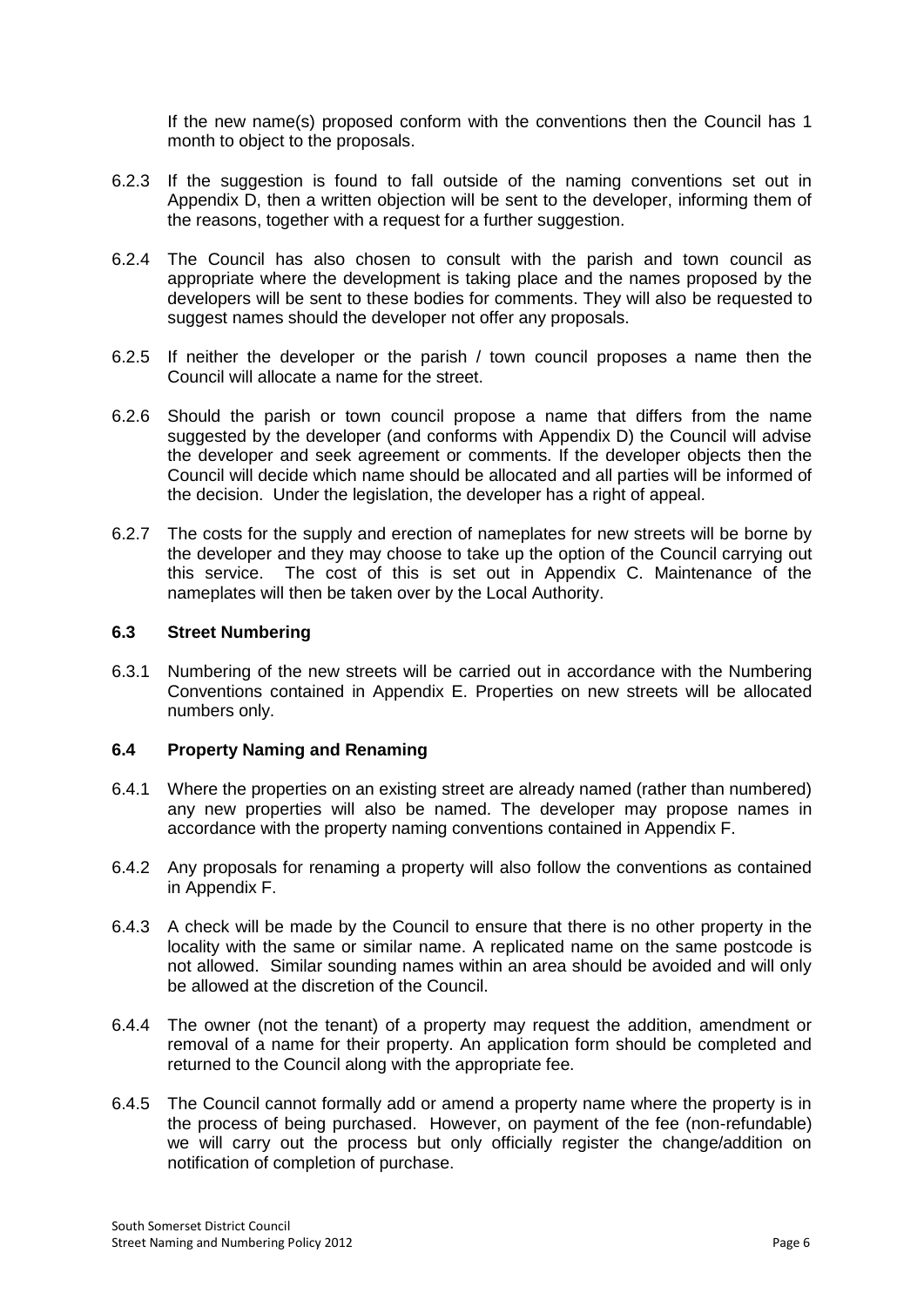## **7. Street Nameplates**

- 7.1 The Council is responsible for ensuring street nameplates are erected as appropriate.
- 7.2 Where new street/s are created as part of a development, the costs of supplying and erection of new street nameplates will be borne by the developer. The Council also provides this service at a charge, as shown in Appendix C.
- 7.3 All new and replacement nameplates will be constructed and erected according to the Council's specification in Appendix G.
- 7.4 All requests for no through road symbols to be added to street nameplates will only be considered when erecting new nameplates. If the need for a no through road symbol arises and the street nameplate is not in need of replacement, then the request should be forward to the Highways Division of Somerset County Council.
- 7.5 In exceptional circumstances where appropriate, additional information regarding access to other streets may also be added – eg "leading to Pinewood Drive" and each case will be considered on it's merits.

## **8. Performance Criteria**

- 8.1 All requests for property name changes will be dealt within 20 working days. However, to provide the best service to our customers, we will aim to turn requests around within 10 working days.
- 8.2 We will update the Council's LLPG and inform the bodies listed on the distribution list (Appendix B) within 10 days of a naming and/or numbering scheme being issued.
- 8.3 We aim to have all missing and broken street nameplates, repaired or erected within 4 weeks of notification.
- 8.4 We aim to respond to all street naming and numbering enquiries with 5 working days.
- 8.5 In order to provide sufficient time for the process, as soon as full planning consent is obtained (for each phase as appropriate) the developer is advised to contact the SN&N officer of the Council to complete an application. In any event, this application should be made within 3 months prior to the estimated completion date.

## **9. Equality Impact assessment**

9.1 An Equality Analysis has been completed on the Equality Objectives and has demonstrated no adverse or negative impacts.

## **10. Policy Review**

10.1 This policy will be reviewed every three years, or sooner if a major change in the process is required through the introduction of new legislation for example. Charges will be reviewed on an annual basis during the Council's budget setting process and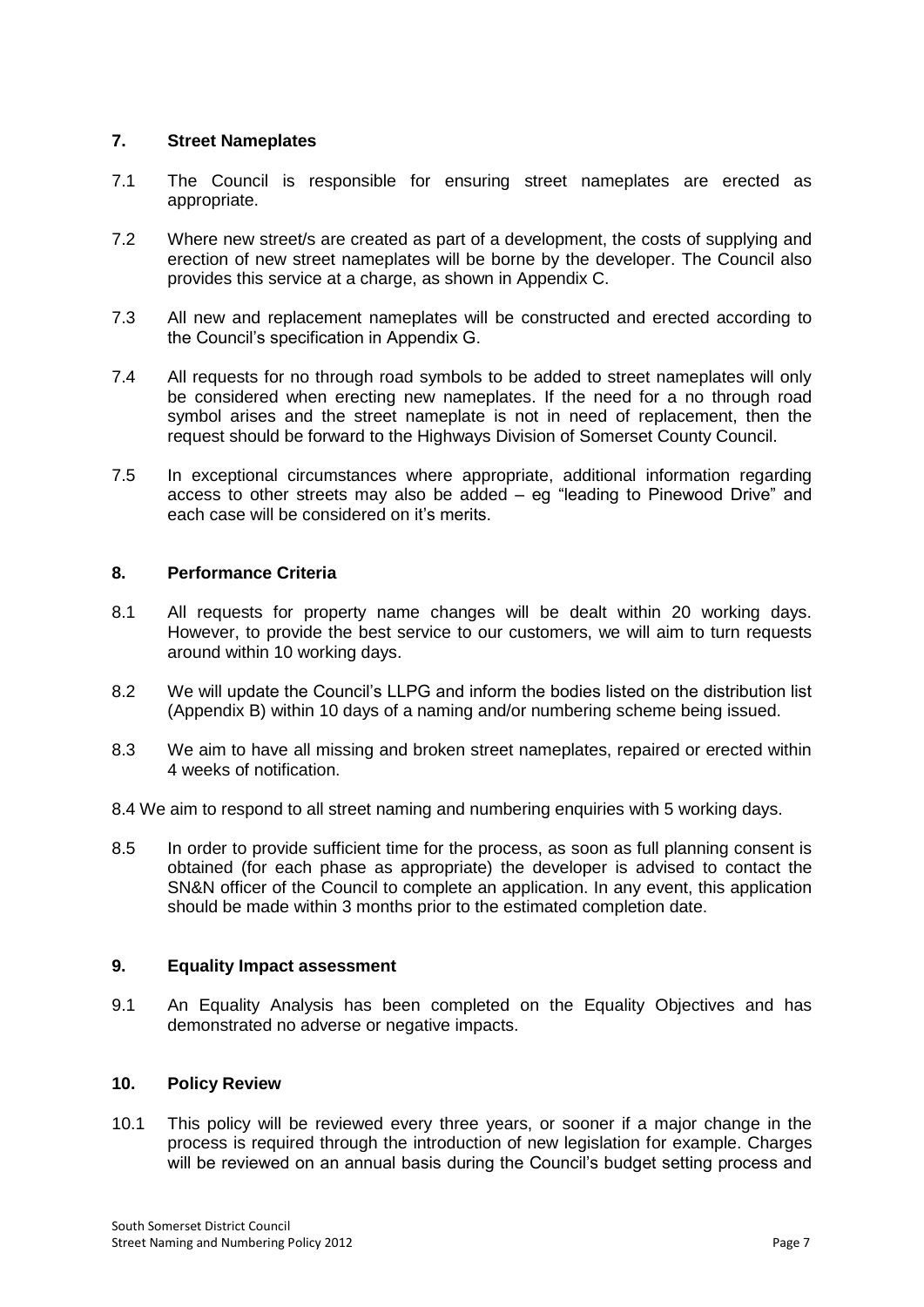publicised through the Council's normal communication channels including the website.

# **11. Contact Details**

11.1 The Street Naming and Numbering Section Property & Engineering Services South Somerset District Council The Council Offices Brympton Way Yeovil Somerset BA20 2HT Email: streetnaming@southsomerset.gov.uk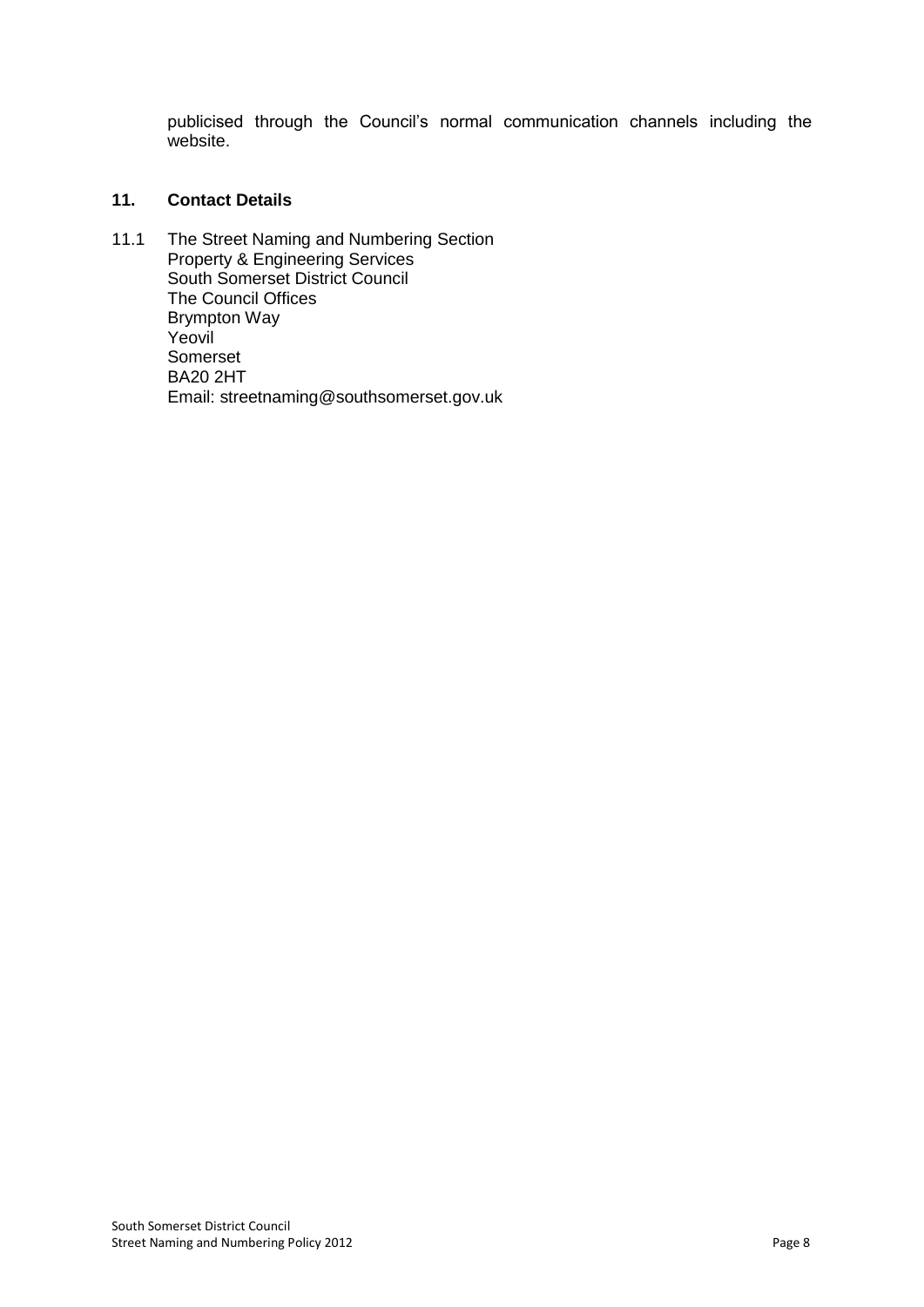# **APPENDIX A: Legislation**

The Council's powers in relation to street naming & property numbering are contained in four separate Acts:

Sections 64 & 65 of the Towns Improvement Clauses Act 1847

<http://www.legislation.gov.uk/ukpga/Vict/10-11/34/section/64>

<http://www.legislation.gov.uk/ukpga/Vict/10-11/34/section/65>

Sections 17, 18 &19 of the Public Health Act 1925

<http://www.legislation.gov.uk/ukpga/Geo5/15-16/71/section/17>

<http://www.legislation.gov.uk/ukpga/Geo5/15-16/71/section/18>

<http://www.legislation.gov.uk/ukpga/Geo5/15-16/71/section/19>

Section 93 of the Local Government Act 2003

<http://www.legislation.gov.uk/ukpga/2003/26/section/93>

Local Government Act 1972, schedule 14 – part 11 – paragraphs 23, 24 & 25

<http://www.legislation.gov.uk/ukpga/1972/70/schedule/14>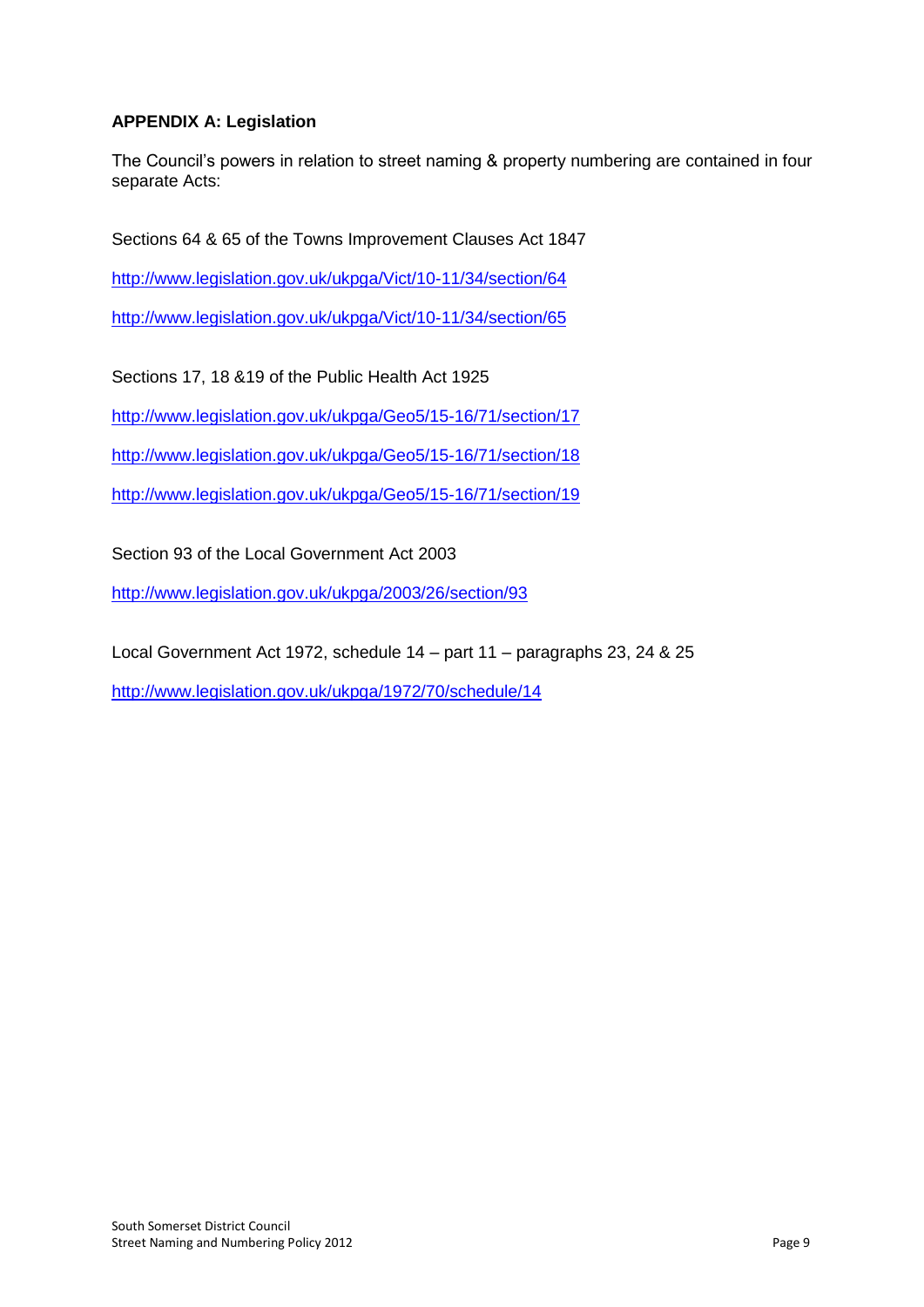# **APPENDIX B: Internal/External Notifications (Relevant Authority List)**

The following bodies/authorities that will be informed of all new (and changes to) officially registered addresses :-

Internal

- Revenues & Benefits (Council Tax)
- **•** Electoral Registrations
- Land Charges
- Local Land and Property Gazetteer Custodian

### **External**

- Devon & Somerset Fire and Rescue Services
- Avon & Somerset Police
- South Western NHS Trust Ambulance Service
- Land Registry
- Valuation Office
- Ordnance Survey (OS)
- Royal Mail (Address Management)
- National Land and Property Gazetteer
- Wessex Water (if in their area of operation)
- South West Water (if in their area of operation)
- British Gas (Centrica)
- Wales & West Utilities
- British Telecommunications Plc
- Western Power Distribution (if in their area of operation)
- Southern Electric (if in their area of operation)
- Somerset County Council Road Records (if new street)
- Somerset Waste Partnership (waste services)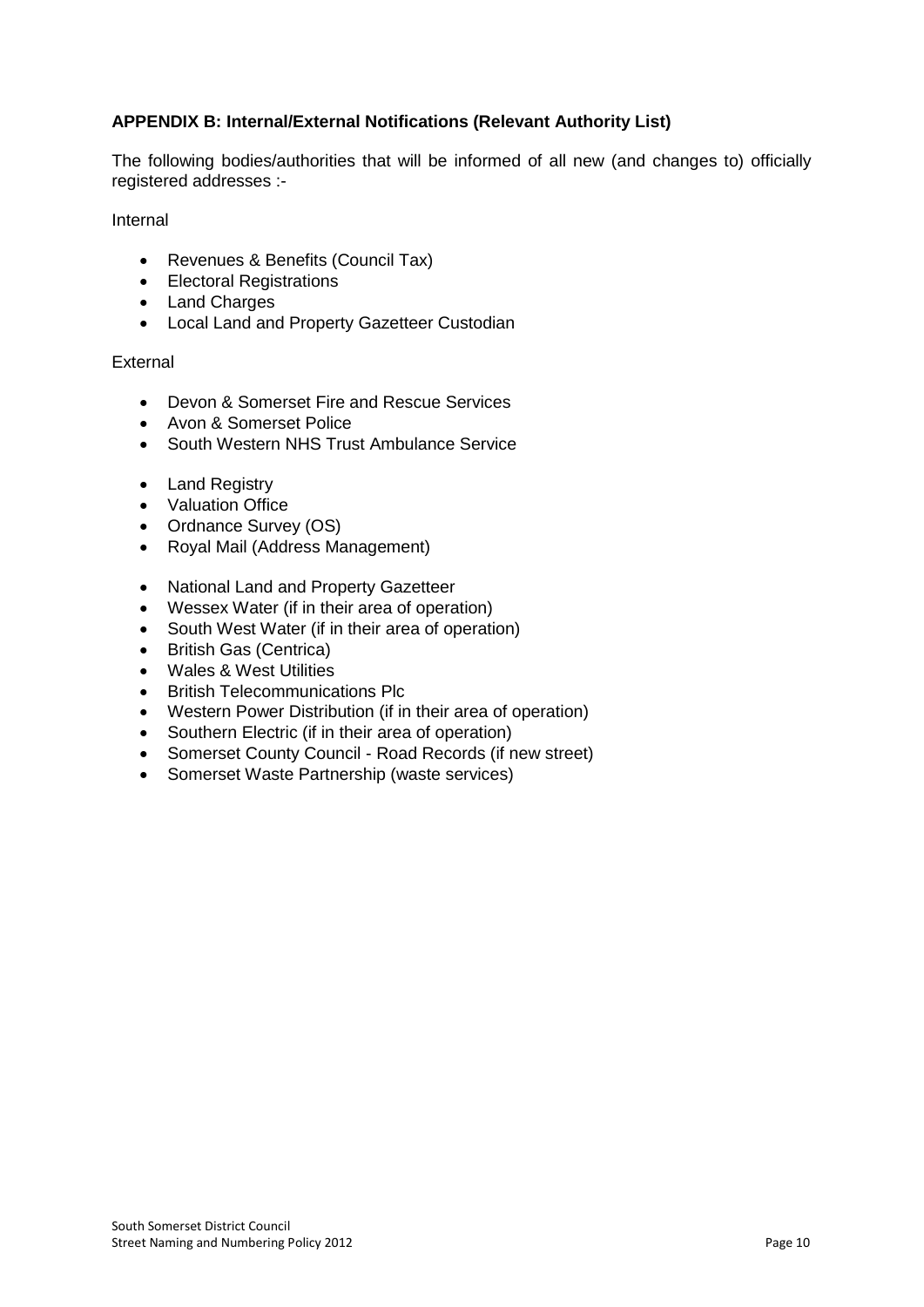# **APPENDIX C: Street Naming and Numbering Charges**

# **1. Street Naming and Numbering Charges from 1st September 2012**

The charges are set out below:-

| Item                                                                 | Charge                    |
|----------------------------------------------------------------------|---------------------------|
| Property Name Additions/Amendments/Removals (incl alias)             | £100.00                   |
| Naming of New Streets                                                | No charge                 |
| Numbering of New Properties                                          |                           |
| <b>First Address</b>                                                 | £100                      |
| For each additional address                                          | £10 per address           |
| Division of Properties – same as numbering of new properties         | See numbering of New      |
| (and based on number of addresses created including the<br>original) | Properties                |
| Confirmation of address to solicitors/conveyance's/occupiers         | £25.00                    |
| or owners                                                            |                           |
| Renumbering of scheme following development changes                  | See numbering<br>of New   |
| (after notification of numbering scheme issued)                      | Properties                |
| Address issued/confirmed when replacement property built             | £100 per property         |
| (as the original address will have been removed following the        |                           |
| demolition as address may be different to original property)         |                           |
| reactivation of address                                              |                           |
| 1st Set of Nameplates erected for each new Street                    | For each street:          |
| (developers option)                                                  | £200                      |
|                                                                      | if one nameplate required |
|                                                                      | £125                      |
|                                                                      | for<br>subsequent<br>each |
|                                                                      | nameplate required        |

These charges are not subject to VAT.

Applications and payment can be made on line at www.southsomerset.gov.uk or cheques can be forwarded with the appropriate application form made payable to South Somerset District Council. If preferred, an invoice can be raised, and payment can then be made via the methods indicated on the invoice and application form.

## **2. Refunds**

- 2.1 Where an application form and fee has been submitted and a scheme has already been issued, no refund of fee will be made. No refund of the street naming fee can be made once a name has been submitted for the consultation process. Where a scheme has not been issued due to lack of relative permissions or no commencement on site, then 50% of the street numbering and street nameplate fee will be refunded on request.
- 2.2 Where a property name addition or amendment application (incl alias) and fee has been submitted and the requested property name is not acceptable, a further name will be requested. If no other property name is suitable and the existing address is to be retained, then 50% of the fee paid will be refunded.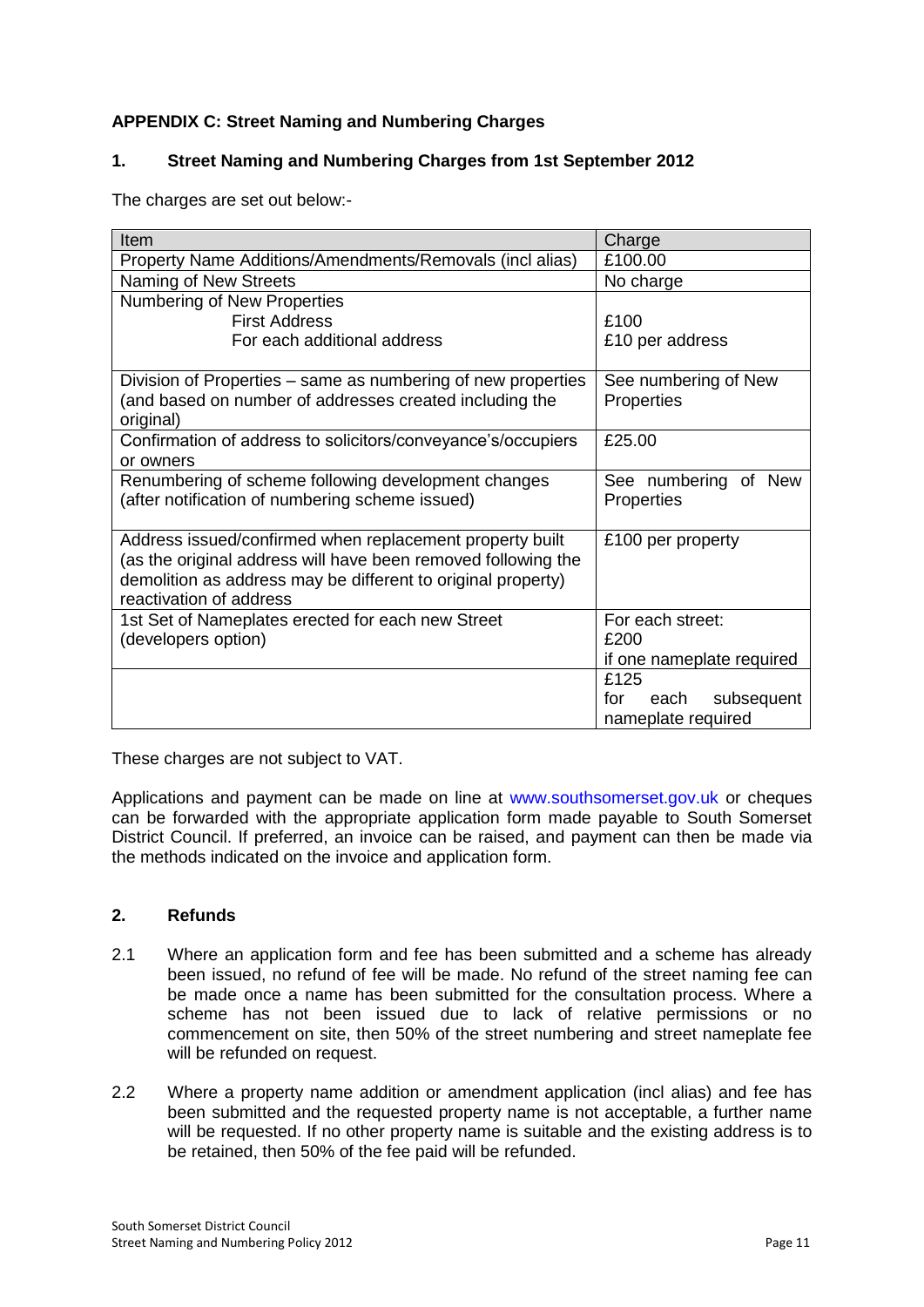## **3. Street Naming and Numbering in the Absence of Payment of Fees**

- 3.1 The Council will remind developers of new properties of the need for an official address and the process to follow. If payment of fees is not received within 3 months prior to a completion date, the Council may allocate official addresses for emergency services purposes with no further consultation. If the developer or owner requests amendment to the allocated naming or numbering at a later date, the standard street naming and numbering processes and the current fees and charges will apply.
- 3.2 In this case internal notifications will be made for Council business purposes only but no external notifications will be made or Postcodes allocated to the properties.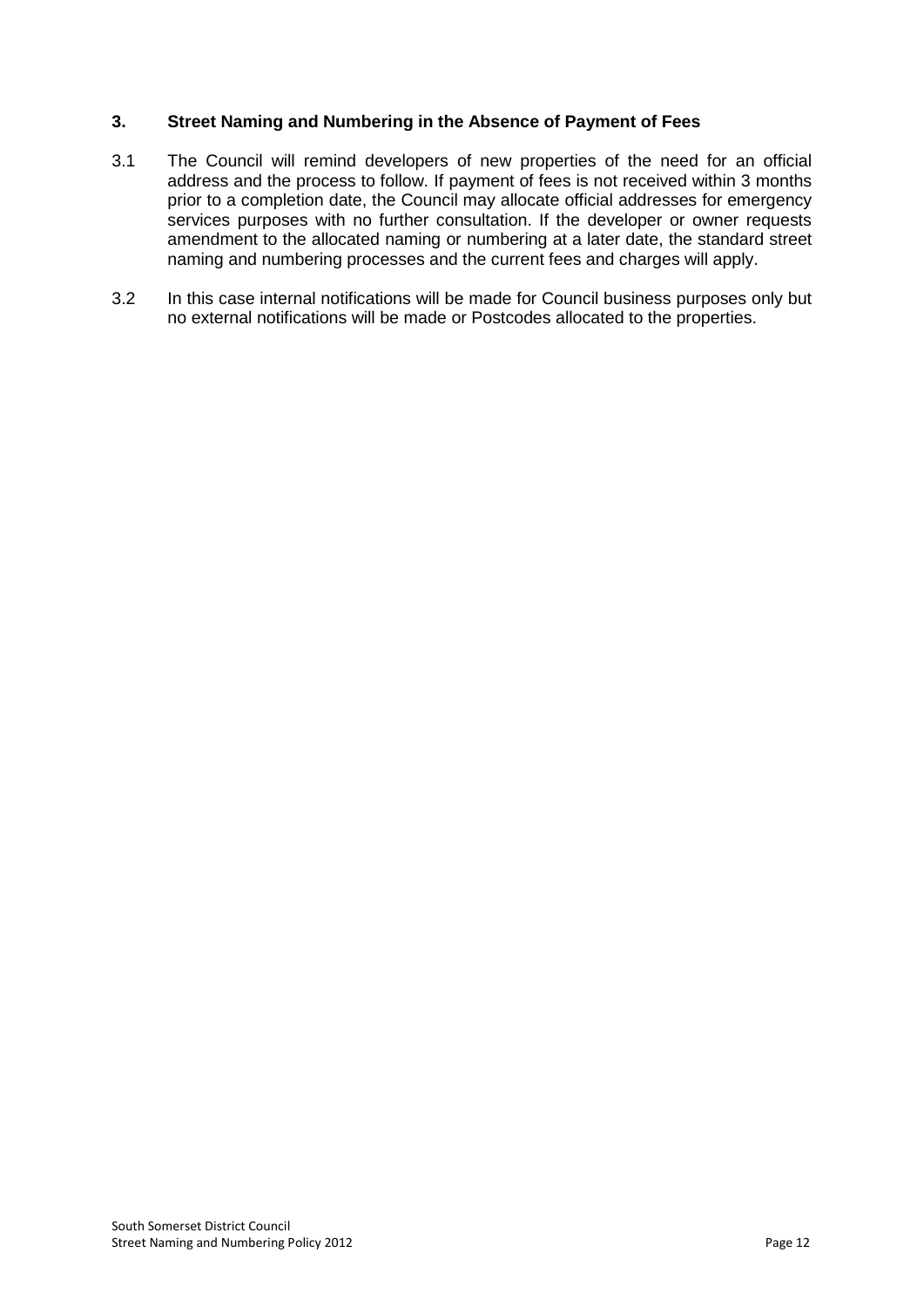## **APPENDIX D: Street Naming Conventions**

When naming new streets, the following conventions should be considered. This will ensure compliance with the data standard convention BS 7666 and it's associated NLPG Reference Manual.

- 1. Developers are encouraged to preserve any historic link to the land which they are developing, i.e. field names the land may be previously known as, or previous property names located on site such as farm names, or any other associated historic link.
- 2. Where no historic link to the land can be established for the use of a street name, the developer will be encouraged to have a historic link to the Parish.
- 3. Suggestions to commemorate past dignitaries or characters from within the Parish. Only the surname will be used as part of the street name. Acceptance in writing from the person's family or estate administrators should be obtained prior to consideration.
- 4. Full names of deceased persons, famous or locally known, will only be allowed for roads which do not service residential properties. Acceptance in writing from the person's family or estate administrators should be obtained prior to consideration.
- 5. Street names should not duplicate or be similar (either phonetically eg Churchill Road/Birchill Road or with a different suffix eg Birchfield Road/Birchfield Close) to those currently used in the same locality and/or town. This is not acceptable as it can delay the emergency services to locate a property.
- 6. Street names should not start with "The".
- 7. No punctuation in the use of street names will be used. For example "St. Mary's Gardens" will appear in all street naming documentation and street nameplates as "St Marys Gardens" Names that would lead to variations in the use of punctuation are unacceptable.
- 8. Street names will not end in "s", where it can be construed as either a possessive or plural. For example Bennetts Close will be Bennett Close.
- 9. New streets with 5 or less properties and where the new street cannot be extended will be numbered into the primary road in which they are accessed.
- 10. Where a new road is an extension of an existing road, it will not normally be allocated a new street name and the properties will be numbered into the existing road.
- 11. Street names should not be difficult to pronounce or awkward to spell.
- 12. The name of a street should not advertise an organisation.
- 13. Names of living persons will not be allowed.
- 14. Street names that could be considered offensive or controversial are unacceptable.
- 15. Names that could be considered or construed as rude, obscene, racist or which contravene any aspect of the Council's equal opportunities policies will not be acceptable.
- 16. Aesthetically unsuitable names or names capable of deliberate misinterpretation are to be avoided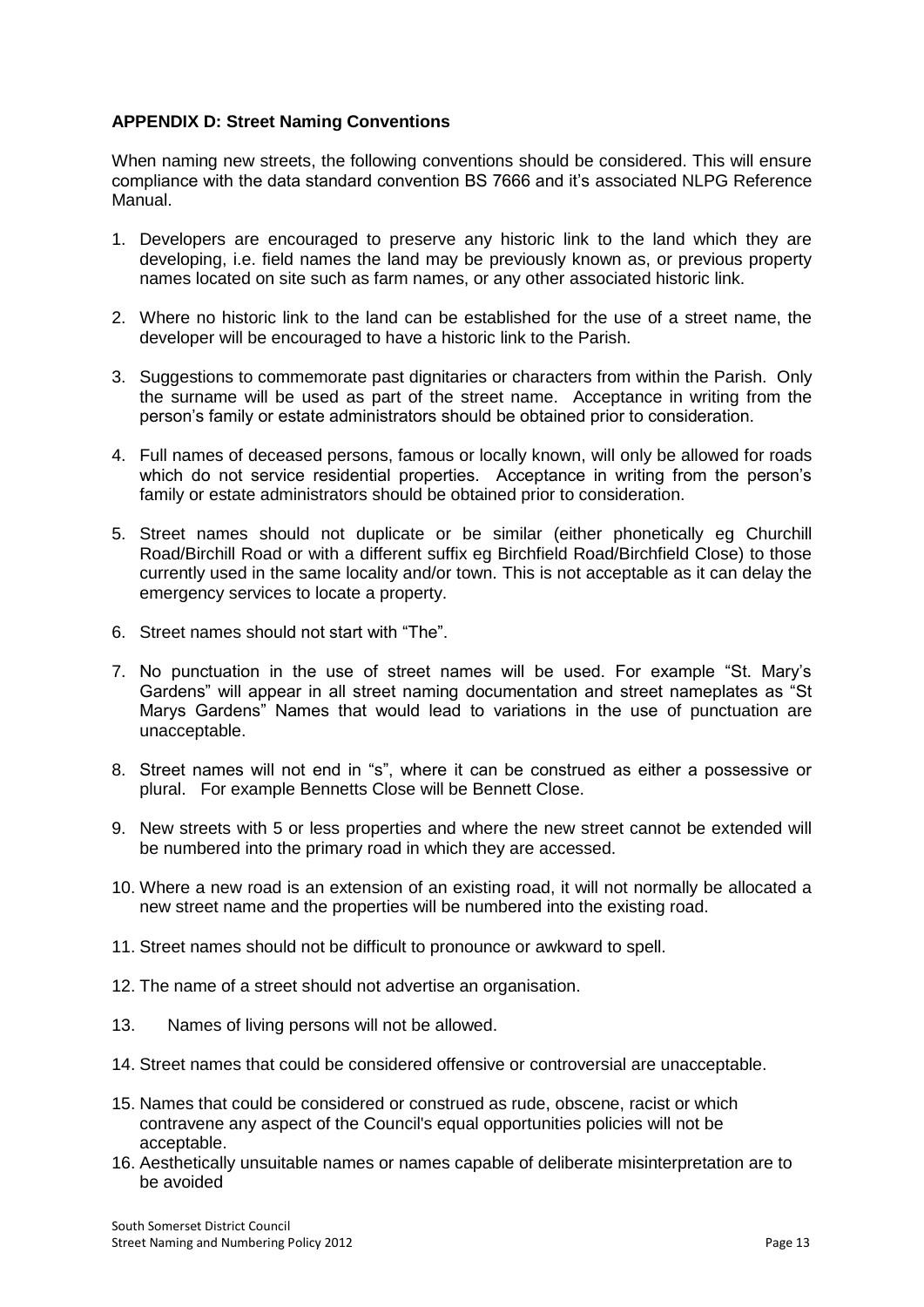17. The following is a list of possible suffixes, it is not exhaustive and sometimes other words are more appropriate:

All new street names should end with one of the following suffixes:

- Street (for any thoroughfare)
- Road (for any thoroughfare)
- Way (for major roads)
- Avenue (for residential roads)
- Grove (for residential roads)
- Drive (for residential roads)
- Place (for residential roads)
- Mews (for residential roads)
- Parade (for any thoroughfare)
- Circus/Circle (for a circular road only)
- Crescent (for a crescent shaped road)
- Close (for a cul-de-sac only)
- Court (for a cul-de-sac only)
- Square (for a square only)
- Hill (for a hillside road only)
- Rise (for a hillside road only)
- Ridge (for a hillside road only)

Generally rural locations only

- Lane (for residential roads)
- Vale (for residential roads)
- Dene (for residential roads)
- Mead (for residential roads)
- Drove (for residential roads)

All new pedestrian ways should end with one of the following suffixes:

- Walk
- Path
- Way
- Mall

All new multiple property building names should end with one of the following suffixes:

Lodge **Apartments** Flats **Mansions** House Court (residential only)

For larger numbers of new infill properties, subsidiary names should end with one of the following suffixes:

- Villas
- Terrace
- Row
- Cottages

All high rise residential blocks should end with one of the following suffixes:

• Point (high block residential only)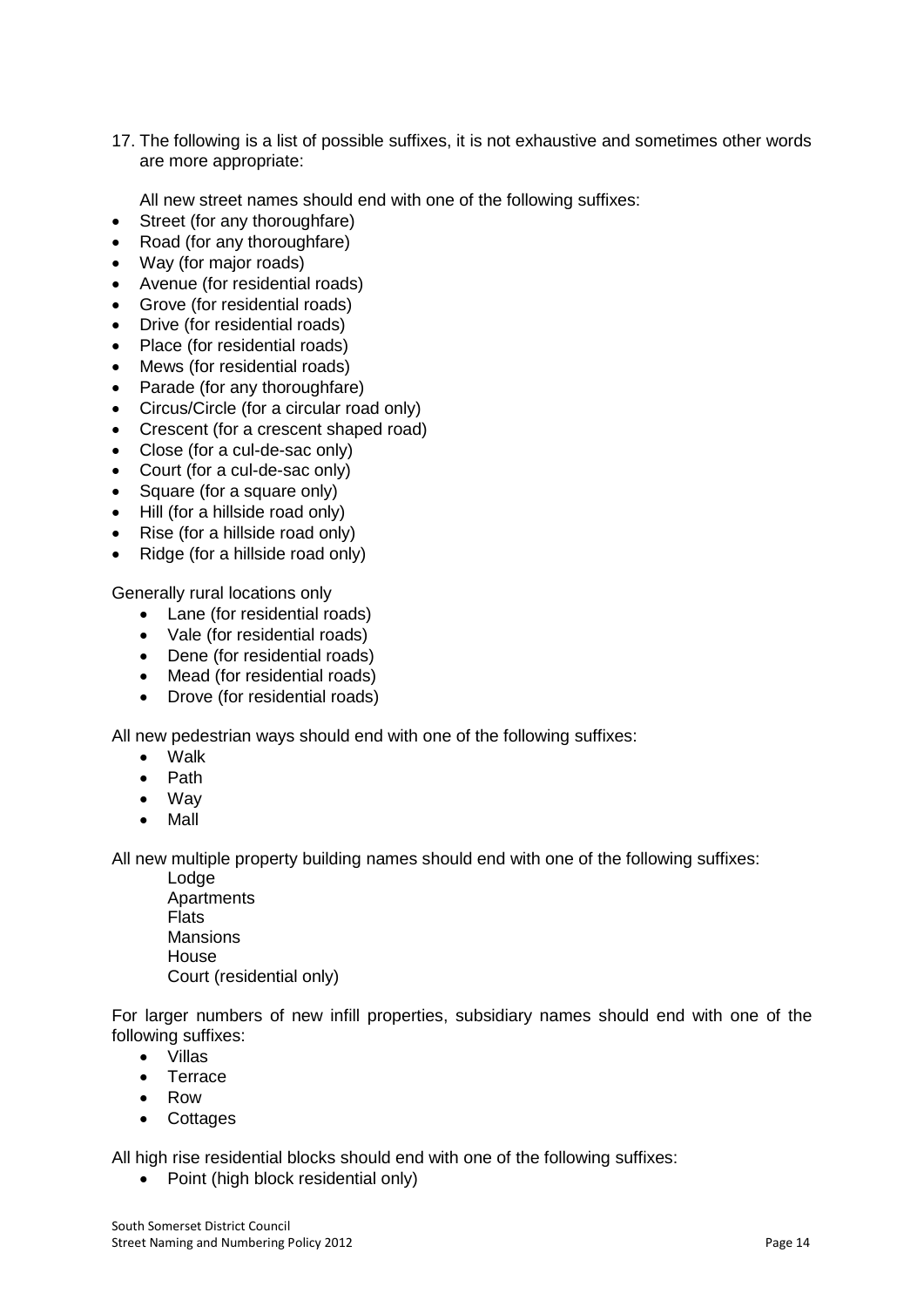- Tower (high block offices or residential)
- Heights (high block offices or residential)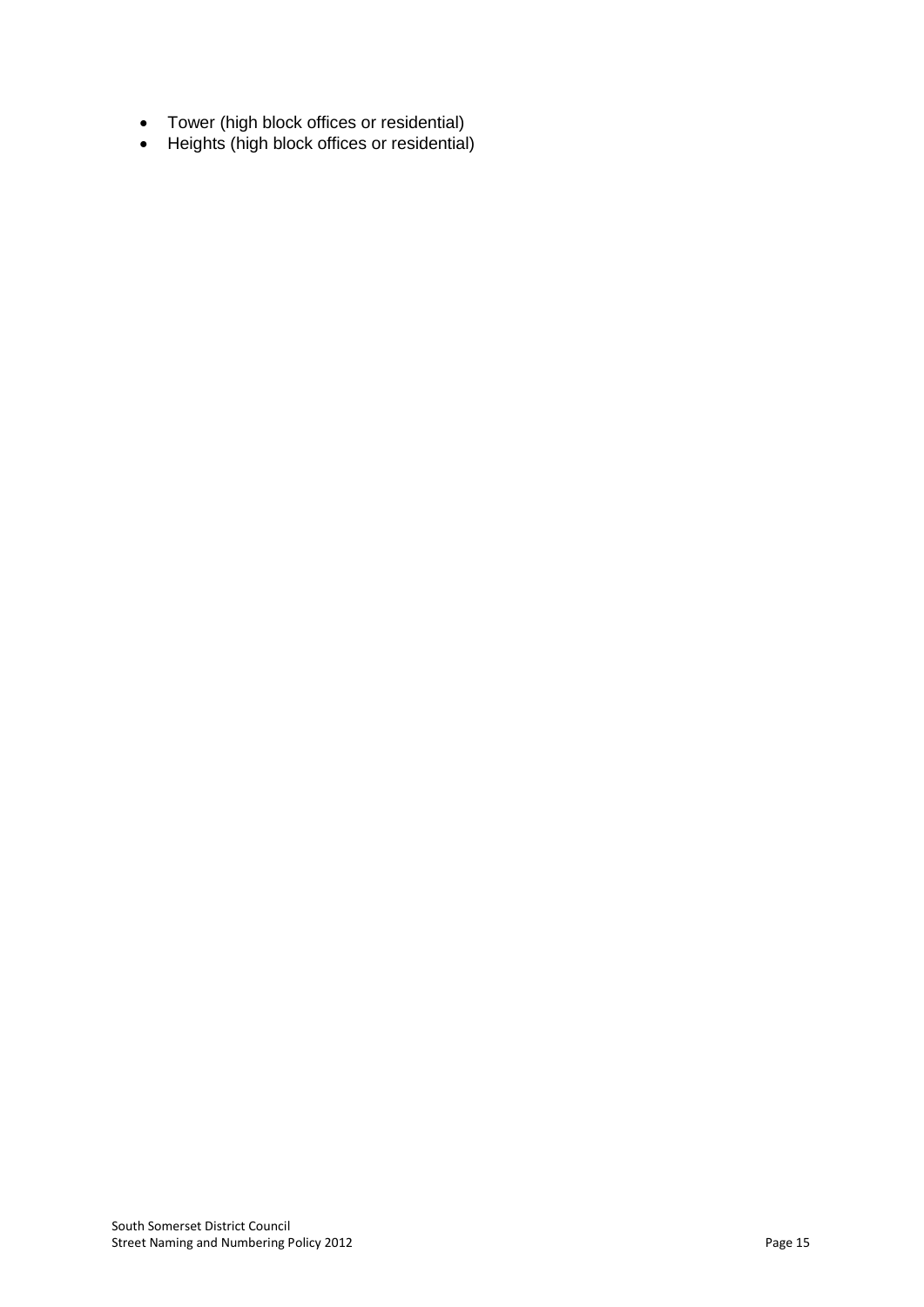## **APPENDIX E: Numbering Conventions**

- 1 The Council will insist that a new street/development is numbered in the most logical manner, with consideration to potential future development.
- 2 A new road/street will be numbered with odds on the left hand side and evens on the right, commencing from the primary entrance to the street. Where the street is a thoroughfare between two other streets, the numbering shall commence at the end of the street nearest the centre of the town/village.
- 3 A cul-de-sac will be numbered as at 2, however it may be numbered consecutively, at the Council's discretion, usually in a clockwise direction, unless the cul-de-sac can be extended in the future.
- 4 Properties (including those on corner sites) are numbered according to the street in which the main entrance is to be found.
- 5 Additional new properties on extensions of existing streets that are currently numbered will always be allocated a property number.
- 6 Where infill properties are built and insufficient numbers are available in the current numbering scheme, a letter shall be used as a suffix where there are no alternatives and to avoid the renumbering of other properties in the existing street, eg 15A. Wherever possible infill properties requiring a suffix will be given the property number before the infill to maintain a proper numbering sequence. For larger numbers of infill properties, numbered subsidiary names on a named road (eg 1-4 Bluebell Row, Wood Street) will be allowed at the Council's discretion. For a list of acceptable suffixes, see appendix D. Properties built on the site of previously demolished properties will be numbered within the existing sequence if possible, and letter suffixes (e.g. 16A) will be used if necessary. Where a new property is built on the site of a demolished property, the new building will inherit the existing number. If the demolished property was named, the new property can inherit that name or be registered with a different name from the demolished property, but the new name must follow guidelines in Property Naming & Renaming Process.
- 7 Spurs off new streets/roads may be either numbered into the main street or named and numbered separately at the Council's discretion.
- 8 Number 13 is always omitted when numbering new developments, as many people have superstitious beliefs. The Council will only renumber a property where it can be shown that there are consistent delivery problems or issues with emergency services.
- 9 Where a property has a number, it must be used and displayed, and be at least 100mm in height on a contrasting background. They should clearly be visible from the highway and this may mean the numbers being displayed on posts, gates or fences (and not necessarily the door of the property) to aid easy identification of the property, particularly in the event of an emergency.
- 10 If open space or undeveloped areas exist along a length of road, it is possible to leave spare numbers. As a guide one number per 5m frontage in urban areas and 10m frontage in rural areas is used, however open spaces can often allow numbers either side of a road to be brought in line with each other.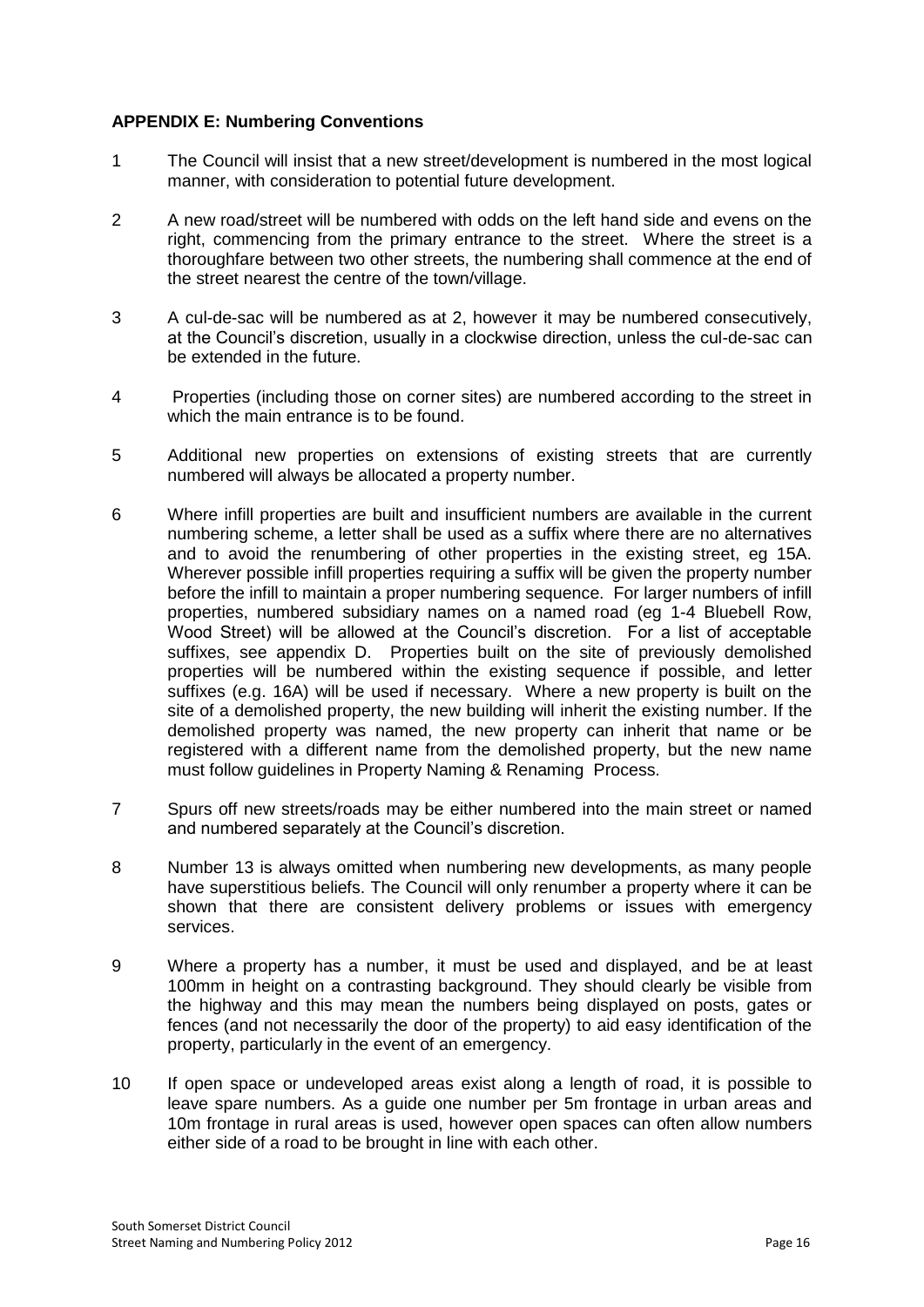- 11 Where two or more properties are combined to form one single property, the property will be numbered using one of the existing numbers and will be based on the location of the main entrance.
- 12 For any dwelling accessed internally through a commercial premises, the accommodation will be given a prefix to match the accommodation type i.e. The Flat. The rest of the address will be the same as the parent property, e.g. where a flat above a public house and is only accessed internally, its address will be The Flat, Name of Public House, Street Number and Name.
- 13 A multiple property building (i.e. flats) will be addressed on the road where the main entrance is. Flats will be numbered into the road, as a preference, or can be numbered internally within the named or numbered building. If the building has entrances in more than one street, each flat will be addressed into the appropriate road.
- 14 Royal Mail will only register properties which have their own entrance and their own secure letter box. If mail for a multiple property building is delivered to a single letter box, and occupants then collect their own mail, Royal Mail class this as a "building in multiple occupation" and will only register the parent building and not individual flat numbering schemes within the building.
- 15 Annexes to buildings (e.g. granny flats, ancillary accommodation or holiday lets) or agricultural land parcels will not be officially registered with Royal Mail
- 16 A business name will not take the place of a number or a building name.
- 17 All of the above conventions apply to both residential and commercial developments/properties.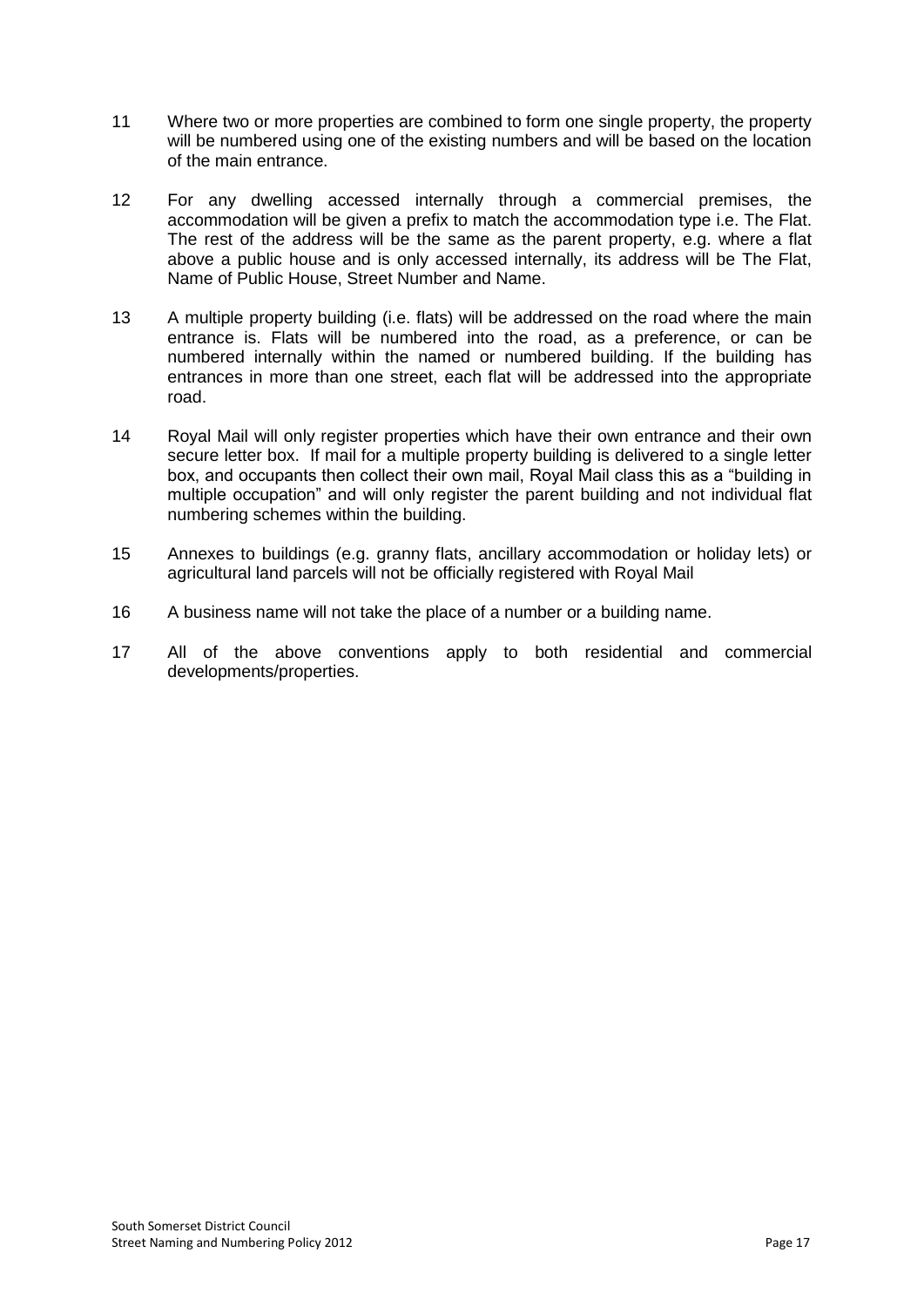# **APPENDIX F: Property Naming Conventions**

- 1. Names that could be considered or construed as rude, obscene, racist or which contravene any aspect of the Council's equal opportunities policies will not be acceptable.
- 2. If a proposed property name is refused, then the owner will have the option to provide further suggestions or retain the current address.
- 3. Where a property has a number, it is not possible to replace it with a name. The owner can additionally name their property (known as an alias), as long as it follows the rules etc as above. The name cannot be regarded as an alternative, the property number must still be displayed and referred to. The alias name will be held by Royal Mail on their "alias file" and will not be part of the official address.
- 4. Where a property is registered with a name or an amendment to a property name is carried out, the Council will inform those bodies listed in Appendix B. Royal Mail are not able to accept new house names or name changes from anyone other than the Council.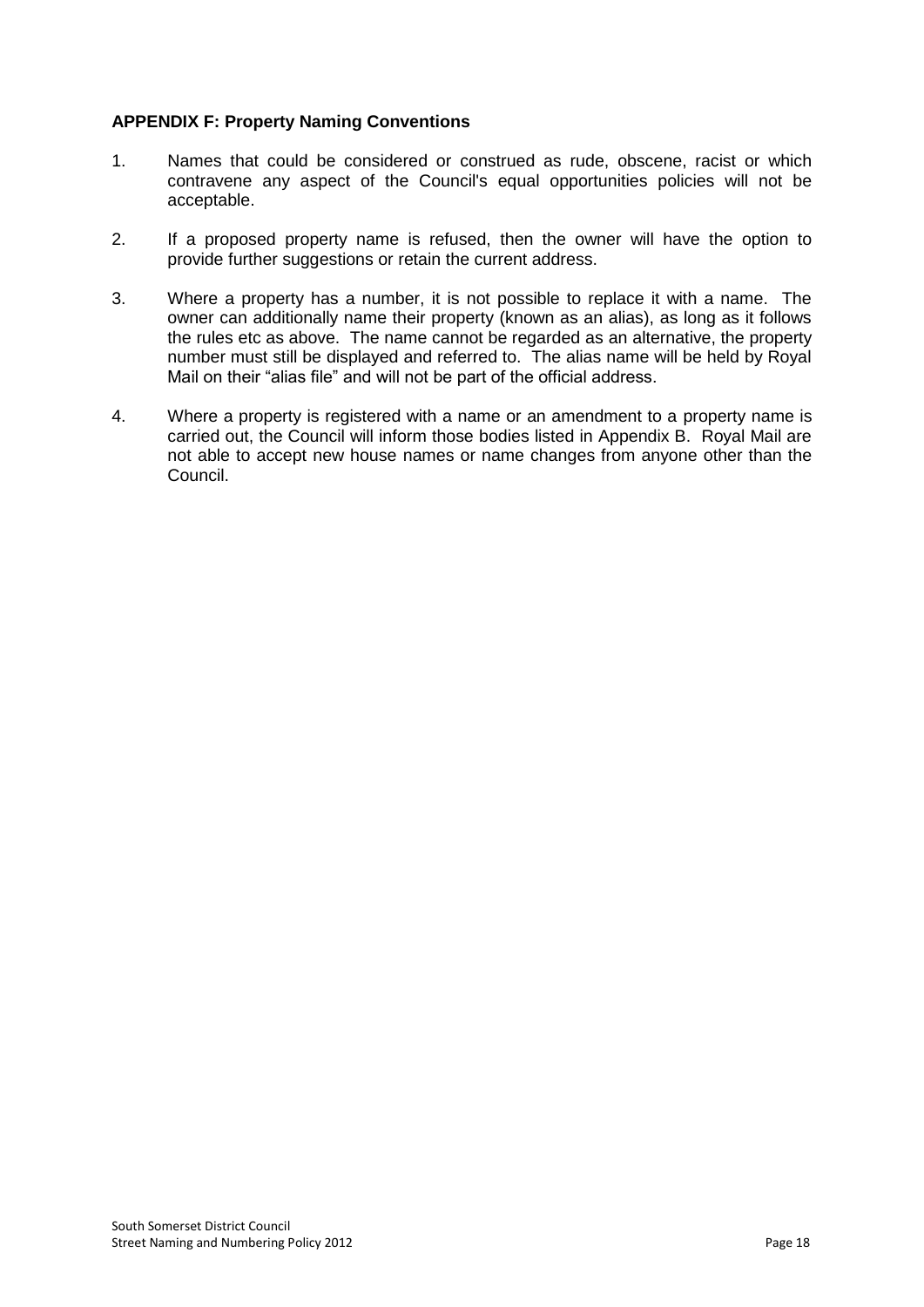# **APPENDIX G: Street Nameplate Specification, Installation and Location**

#### **1. Specification**

- 1.1 The street nameplate material is to be 3mm UV protected anti-reflective polycarbonate sheet. Background to lettering is to be either the sheet sprayed white using suitable enamel paint, or white class 2 reflective vinyl when requested by the Officer.
- 1.2 Where the nameplate is to be wall mounted on a radius, the material is to be die-pressed aluminium sheet, min. thickness 3mm with radius corners.
- 1.3 Nameplate lettering is to be capital lettering in "Kindersley" style font using black Mactac 9800 series or similar, 3M seven year vinyls max. height:-90mm for initial street name text, 50mm for subsequent lines of text. Other heights may be necessary for signs with multiple street names – to be agreed with relevant officer.
- 1.4 Nameplate borders are to be black vinyl, 13mm wide with 13mm internal radii. Note: Wall fixed nameplate borders are to have additional external radii to suit.
- 1.5 In conservation areas, we may request nameplates to have a Forest Green enamel background with plain white vinyl lettering and borders or vice versa. Lettering style and sizes to be as above.
- 1.6 Overall nameplate height is to be 150mm for a single line street name unless otherwise stated.
- 1.7 When requested, the "No Through Road" symbol (816.1 Traffic Signs Regulations and General Directions 2002.) is to be incorporated at the right of the street nameplate.
- 1.8 All sign backing boards and legs are to be smooth finished and manufactured using black recycled plastic materials. Backing boards must have a top and bottom lip or similar security design to prevent forced removal of the nameplate. Backing boards and faceplates are to be secured using U-shaped aluminium channel, powder coated black, (or white where background is green), drilled and secured every 150mm using anti-vandal security screws and slotted into morticed posts to prevent channel being prised up at the edges. The aluminium channel is to be pre-prepared for the powder coating.
- 1.9 Sign legs are to be approx. 75mm square x 1.3 metres long, made from solid plastic, tops to be chamfered, and also to be drilled at the bottom and supplied with anchor pins not less than 6 inches long. Posts to be morticed to accept 30mm black recycled plastic plank, with sign face and capping; depth and length to suit. Plank etc. to be fixed into post slot with 2 no. high strength screws per post.
- 1.10 Nameplates fixed to backing boards are to be secured with double sided high adhesive tape or a suitable adhesive at the top and bottom edge of the nameplate, and capped top and bottom with black powder coated aluminium channels to protect exposed edges of sign face. These should be fixed with anti-vandal black stainless steel screws. Black silicone should be used to fill any gaps between sign plank and post slot for a tidy finish.
- 1.11 If requested, we will supply a list of suppliers of street nameplates.

### **2. Installation and Location**

2.1 Street nameplates should be located as near as possible to street corners, so as to be easily readable by drivers as well as pedestrians. The nameplate should normally be within 3 metres of the intersection of the kerb lines, however given some more rural locations this may not be practicable and so may be varied up to a maximum of 6 metres.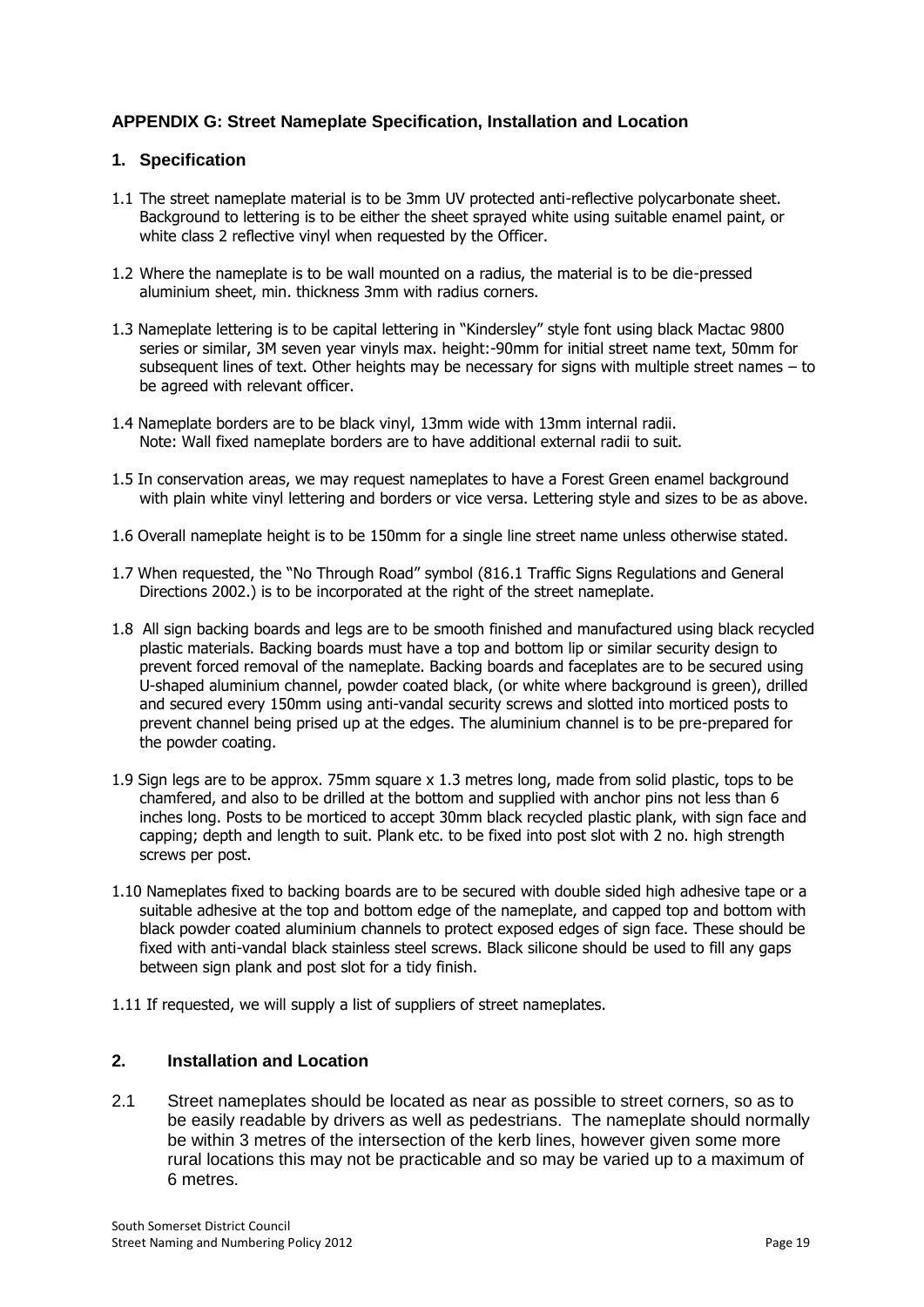- 2.2 Street nameplates should be erected so that the lower edge of the sign plate is approximately 1 metre above ground level at sites where they are unlikely to be obscured by pedestrians or vehicles, and at approximately 2.5 metres where they are likely to be obscured by pedestrians or vehicles. They should not be lower than 0.5 metres or higher than 3.5 metres.
- 2.3 Street nameplates should normally be located at each street corner. At minor crossroads, particularly in residential areas, one street nameplate on the side of the street positioned on the offside of traffic emerging from the road may be sufficient, except where road names join.
- 2.4 Where a street is approached only from one direction, only one nameplate will be erected and this will face the direction of where the traffic will be approaching. Where a road can be approached from both directions, nameplates on either side of the junction will be erected. Nameplates will also be erected at any junction or entrance onto the street.
- 2.5 At T-junctions, the street nameplate should be placed opposite the traffic approaching from the side road.
- 2.6 Where the street name changes at point other than cross-roads, both names should be displayed at the point of change. It has proved useful to include arrows to indicate clearly to which parts of the street the names refer.
- 2.7 On straight lengths of road without intersections, nameplates should be erected at reasonable intervals with priority given to places such as well-frequented areas eg car parks and bus and railway stations.
- 2.8 Where two streets branch off obliquely from a common junction with a third street, plates on fingerpost mountings can be useful, however they must not obscure any traffic sign or cause reasonable vision for drivers.
- 2.9 The nameplates should be located so that there is a clear space of a least 300mm in every direction between them and any other notices, advertisements or other printed or written signs. They should not be incorporated in other direction signs assemblies, but kept distinct and mounted in as standardised manner as possible.
- 2.10 Care should be taken when deciding on the sign location to avoid trees and other plantings that may obscure the sign.
- 2.11 Where possible, nameplates should be located so that they will be illuminated by streetlights, especially at important junctions, provided they remain visible to vehicles on the main carriageway.
- 2.12 Where a street nameplate site is not immediately obvious, the Council can give assistance for the proper and suitable street nameplate position.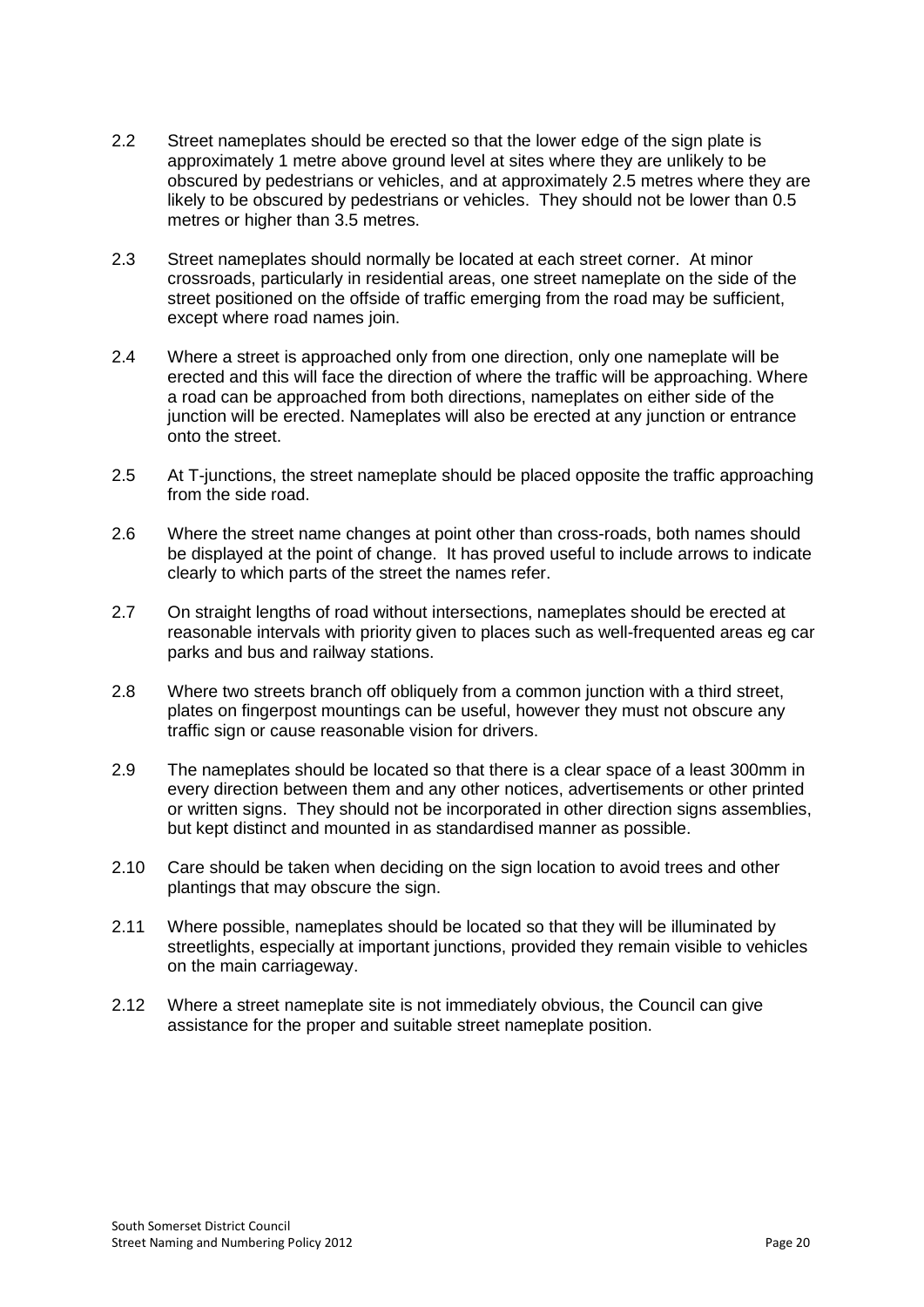

# **3. Street Nameplate Installation Details**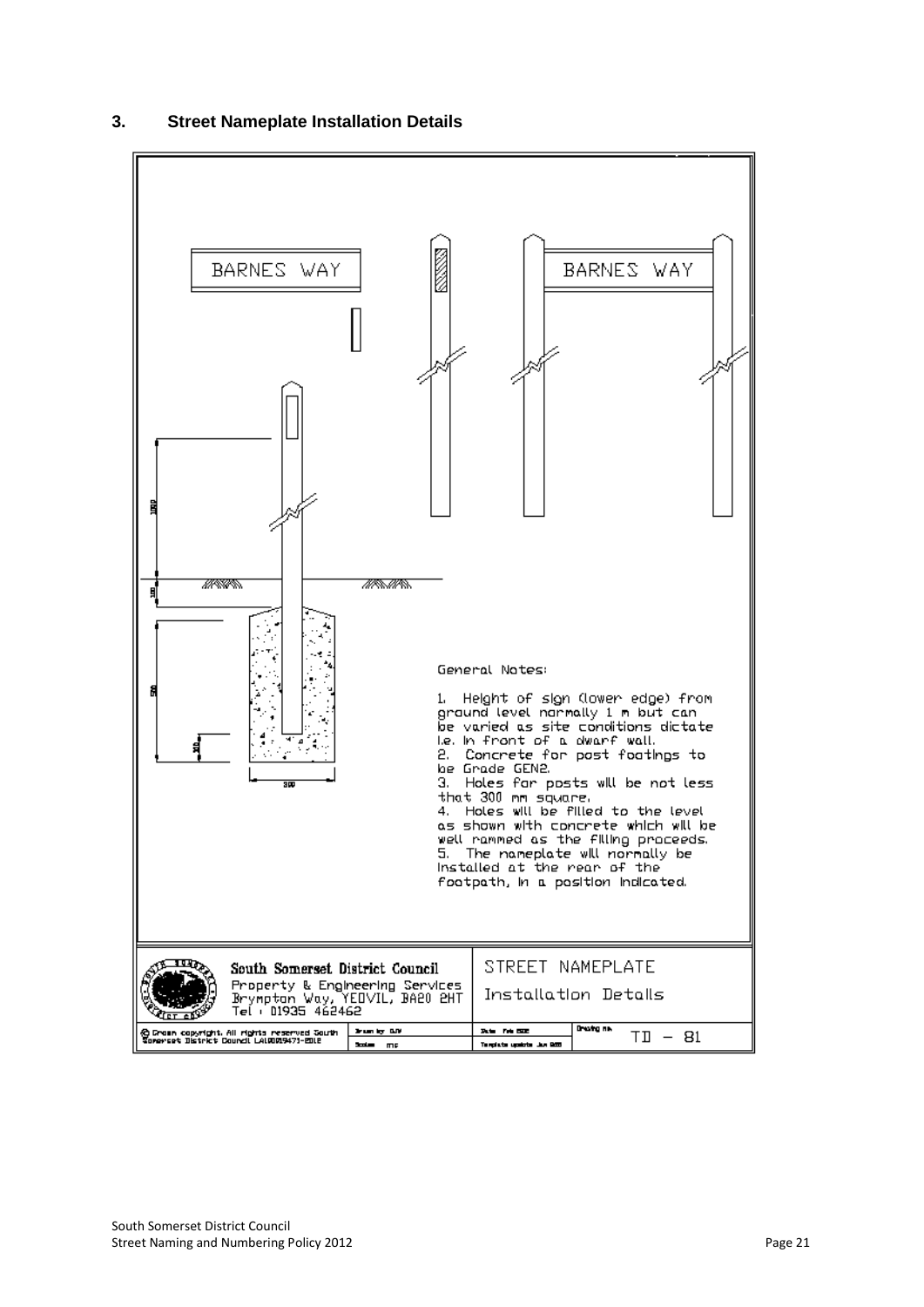## **APPENDIX H: Renaming and/or Renumbering of Streets**

- 1. Renaming and/or renumbering of a street is very time-consuming process and may cause costs or disruption to individual occupiers and owners and wherever possible will be avoided. This is usually only done as a last resort i.e. renaming of a street is normally only considered if consistent problems occur for the Emergency Services and the renumbering of properties may occur when infill development is so great that numbers to the new properties cannot be allocated, then the existing street may be subject to a renumbering scheme.
- 2. Where an order for renaming of an existing street is made, the Local Authority must display notices at each end of the street or part of the street affected under Section 18 of The Public Health Act 1925 and they must remain in place for at least 1 month before an order changing the name can be made. Any person aggrieved by the intended order may within 21 days after the posting of the notice appeal to the Magistrates Court. If an appeal is made to the Magistrates Court the Local Authority must wait until that appeal is heard.
- 3. Where a request is received from residents/owners of properties for renaming of a street, the proposed change must have the full backing of every resident/owner affected on the street and a signed letter from each to support this. Reasons for the renaming must also be supplied.
- 4. Where any order for renaming of a street is made, the Council chooses to consult the local Parish/Town Council.
- 5. Where an order for renaming of a street is made the proposed name must follow the naming procedures detailed elsewhere in this Policy and must also comply with the naming conventions in Appendix D.
- 6. Where renumbering and/or renaming is involved, as much warning as is practicably possible will be given. The notice to occupiers will give a specific date on which the new naming or new numbering comes into effect, which will be at least 4 weeks from the date of the notice.
- 7. Where a re-naming and/or re-numbering scheme is issued, the Local Authority will inform those bodies listed in Appendix B.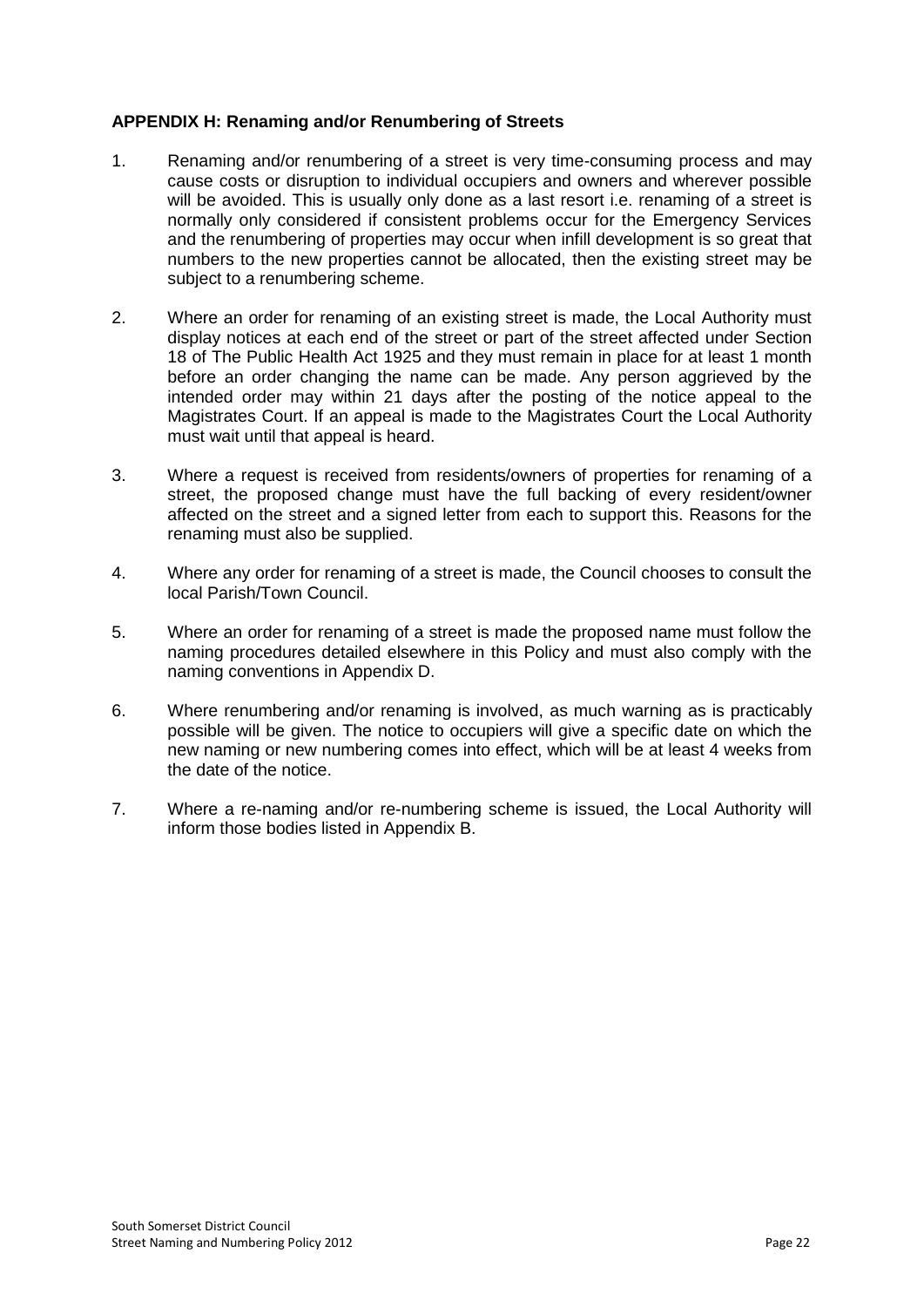## **APPENDIX I: FAQs**

- **Q** How do I check if my address is correct?
- **A** Contact the Street Naming & Numbering section at the Council. streetnaming@southsomerset.gov.uk.
- **Q** Who allocates postcodes?
- **A** Royal Mail will allocate a postcode on receipt of the official naming and numbering scheme from the Council but the address, including the postcode, will be held in "reserve" (the not yet built file) until Royal Mail is notified by either the developer or owner that the property is occupied.
- **Q** Who do I contact if items and correspondence are being mis-delivered or not delivered?
- **A** Complaints should be directed to Royal Mail 0846 011 110 option 3, then option 1 [addressmaintenance@royalmail.com](mailto:addressmaintenance@royalmail.com) or to the relevant delivery company's customer services department. Some delivery problems are as a result of not displaying the correct property number and/or name.
- **Q** A company says my officially registered new/amended address does not exist?
- **A** Various companies refresh their address sets at different frequencies and from different sources, therefore address additions and changes can take some time to appear in their systems. Refer them to Royal Mail's website to confirm for themselves - [www.royalmail.com](http://www.royalmail.com/) or ask them to call Royal Mail on 08456 011 110 option 3 then option 1 to confirm that your address is on their database.
- **Q** Why does Ordnance Survey mapping not show a new property or new road?
- **A** Updated information can take some time to percolate through to companies products and depends on those companies update regimes.
- **Q** Which bodies and/or authorities are notified by the Council of new and amended address information?
- **A** See Appendix B.
- **Q** Who do I contact if address or routing information for my property is incorrect on Sat Navs?
- **A** Firstly, check the address is correct (officially registered) with the Street Naming & Numbering section of the Council. If the address is correct, then contact Ordnance Survey - customer service centre on 08456 050505 [customerservices@ordnancesurvey.co.uk](mailto:customerservices@ordnancesurvey.co.uk) and/or the two private mapping companies who take mapping information and add routing information.

Tele Atlas United Kingdom, 20th Floor, Euston Tower, London, NW1 3AS 0207 3875444 [service.centre@teleatlas.com](mailto:service.centre@teleatlas.com) 

<http://www.teleatlas.com/Support/MapFeedback/index.htm>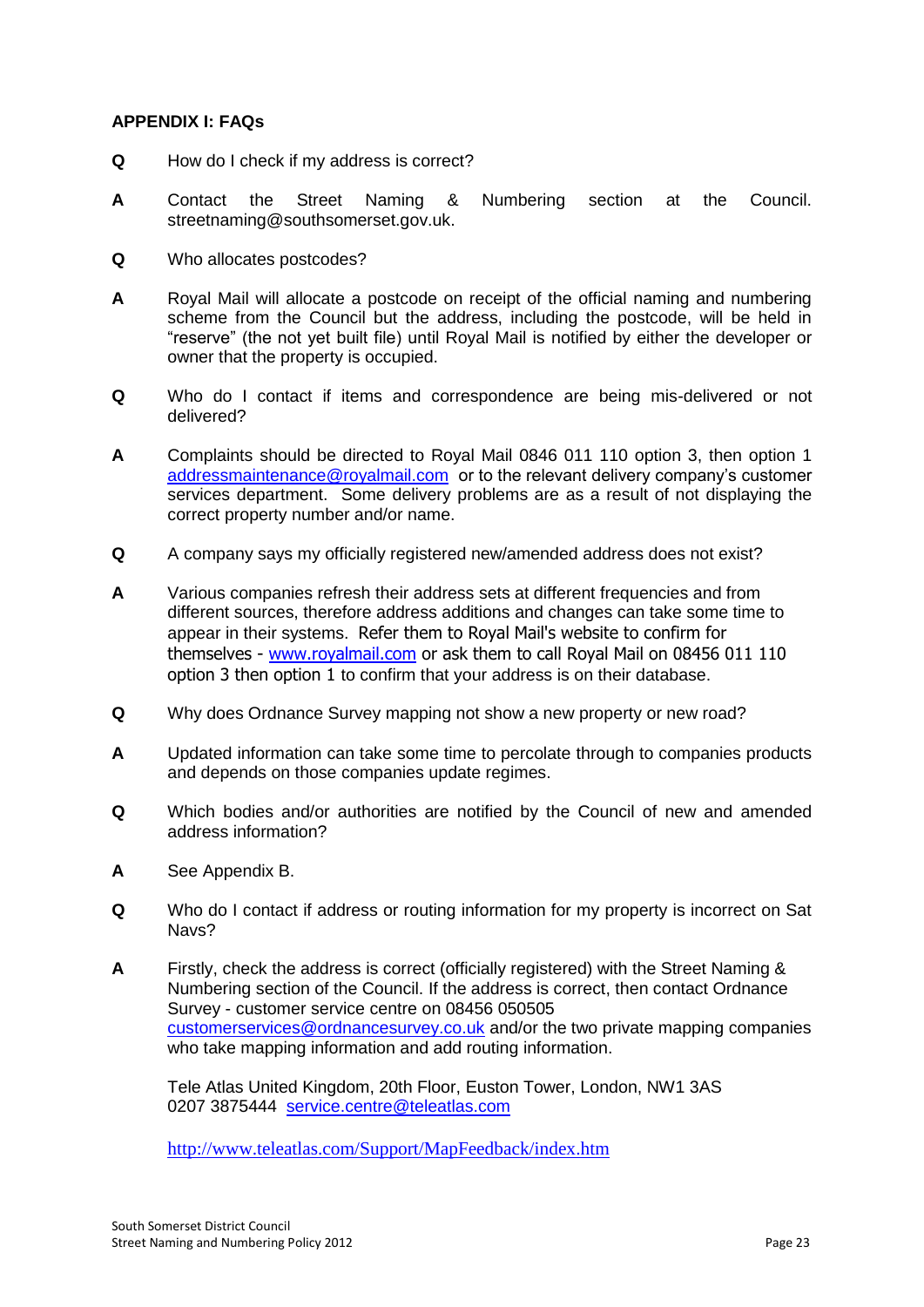Navteq, Unit 2 Globeside Business Park, Fieldhouse Lane, Marlow SL7 1HZ 01628 480 900

[http://mapreporter.navteq.com/dur-web-external/secured/submitDur.](http://mapreporter.navteq.com/dur-web-external/secured/submitDur.do)

This information has been provided by Ordnance Survey.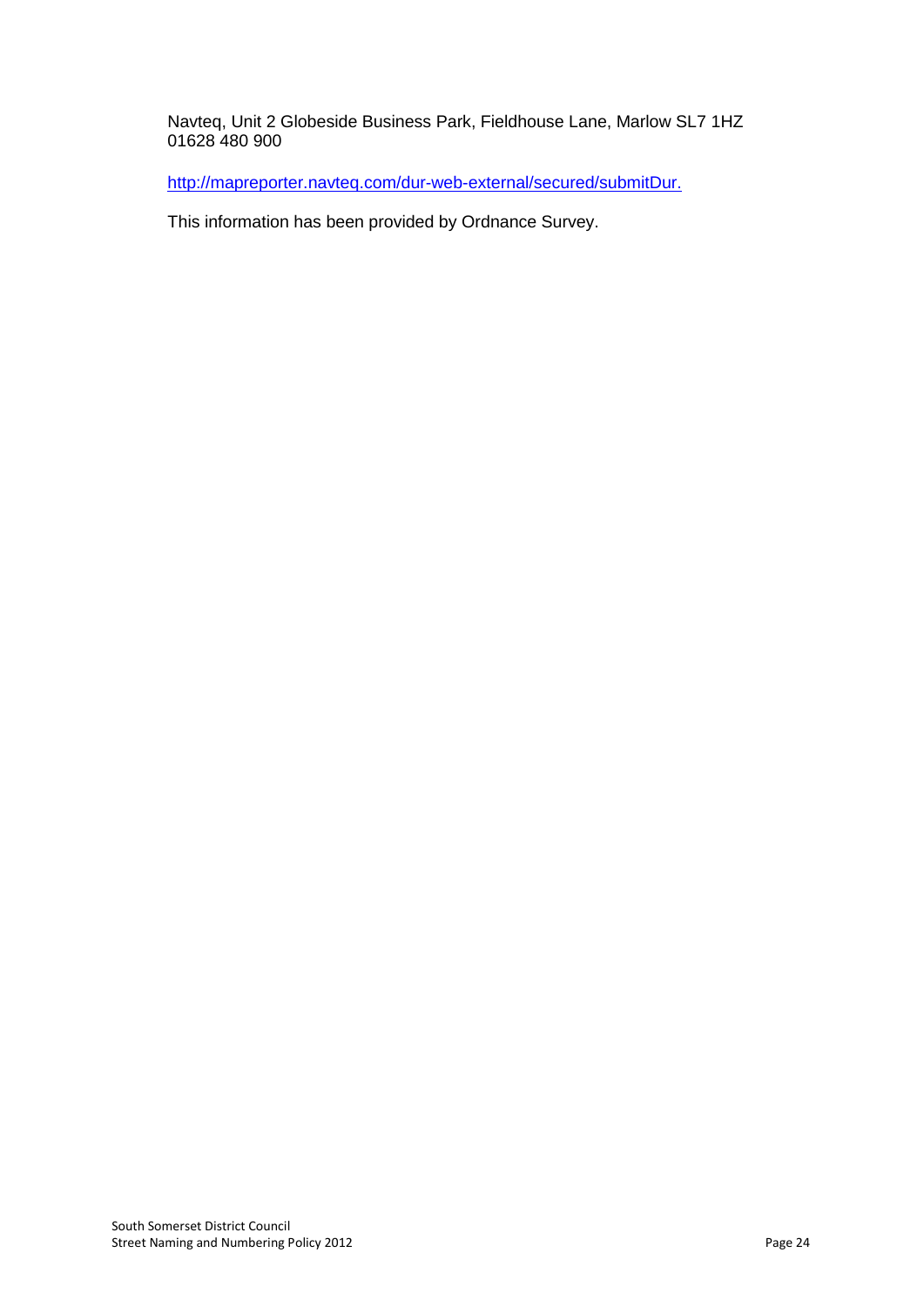# **APPENDIX J: New Development Plan Requirements**

- 1. Where available the plans should be supplied in CAD (.dwg) format and can be sent by email or on CD.
- 2. An overall location plan at 1:1250 to clearly identify the new scheme in relation to any existing streets and means of access and surroundings.
- 3. A detailed plan of the development at 1:500 to clearly show the items listed below.
	- New building outlines, clearly showing the main entrance point
	- New roads, pavements/footpaths including access paths and parking areas (not parking bays)
	- Plot numbers
	- Fence/wall boundaries for each address
	- North point
	- Development site boundary
	- Surrounding OS detail including existing OS layout detail on separate plan

Separate layers required on the CAD .dwg plan supplied to us

- Surrounding OS detail and north point
- New building outlines, clearly showing the main entrance point
- New roads, pavements/footpaths including access paths and parking areas (not parking bays)
- Plot numbers
- Development site boundary
- Pre development site detail
- 4. An internal layout plan, if appropriate, for developments that are subdivided at unit or floor level e.g. a block of flats/multi-occupancy building. The main entrance to the block shall be clearly marked, as well as access points to each address and plot numbers.